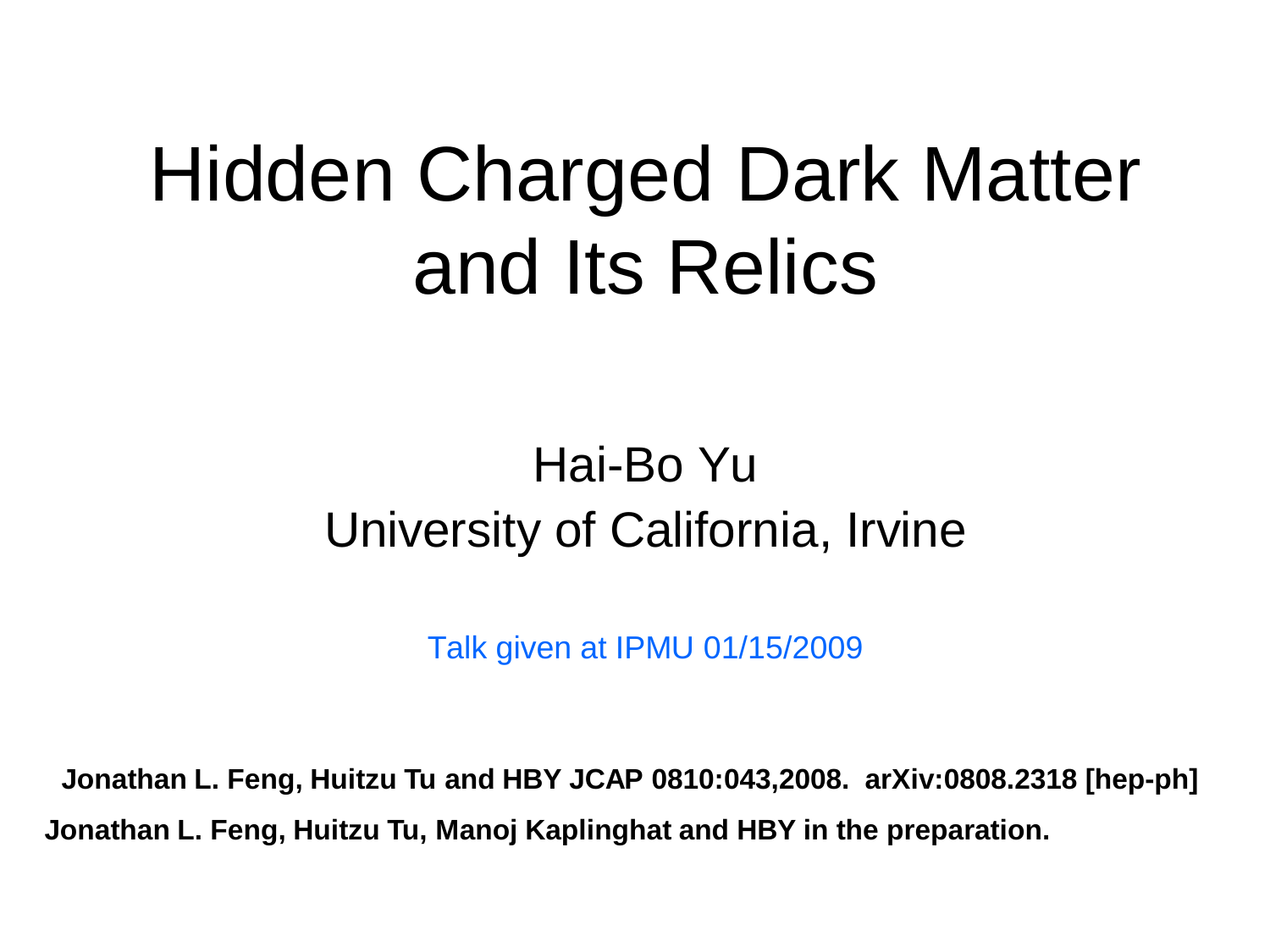## **Outline**

- Review of WIMPless miracle
- Thermal relics in hidden sectors
- Cosmological bounds on hidden charged dark matter
- Summary

For experimental signals, see

Feng, Kumar and Strigari arXiv:0806.3746 [hep-ph] Feng, Kumar, Learned and Strigari arXiv:0808.4151 [hep-ph]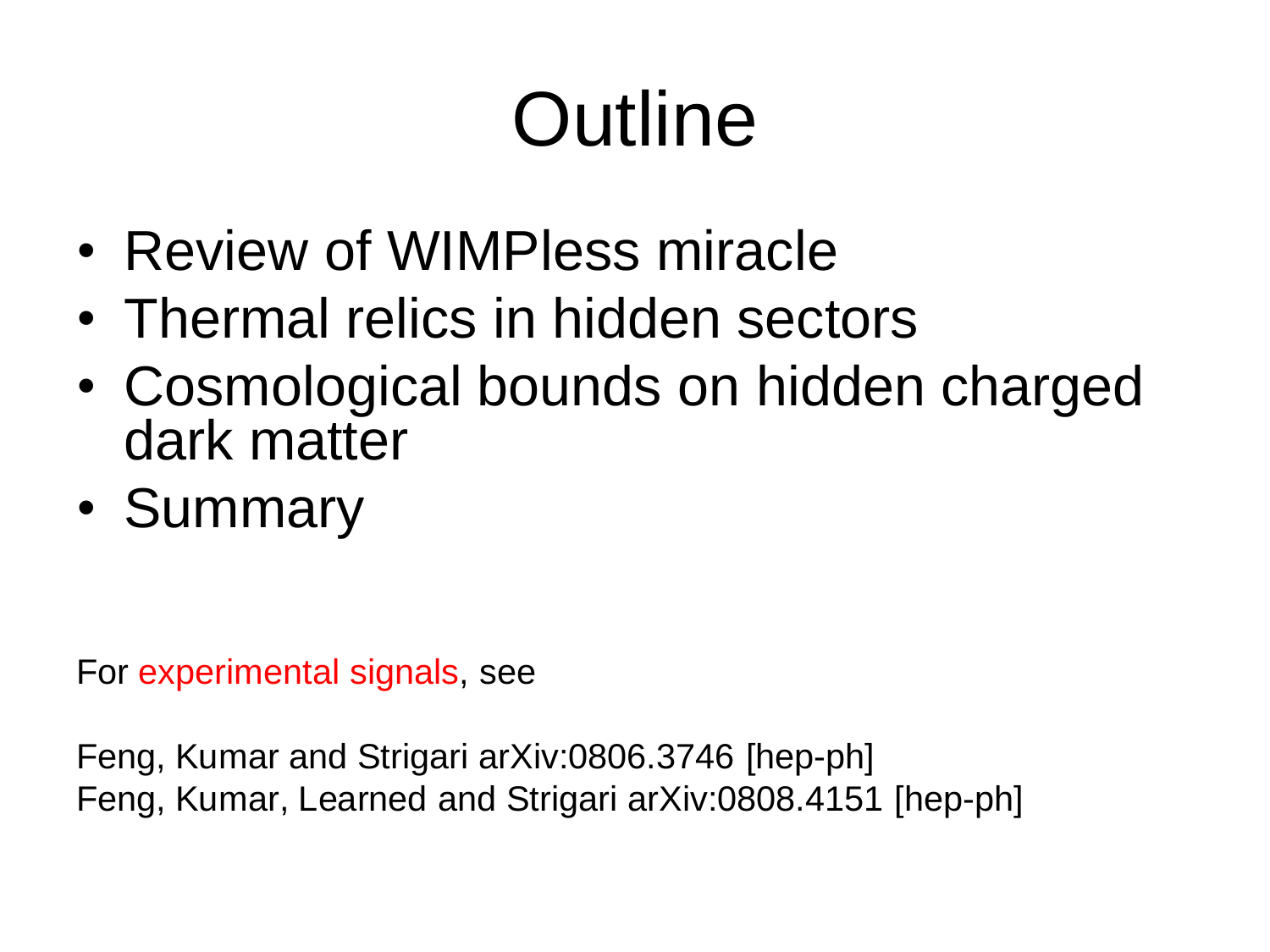#### Expect new physics at TeV scale

- Gauge hierarchy problem weak scale vs. Planck scale
- Dark Matter ~20% of total mass budget of the Universe
- $\Omega h^2 \sim \frac{1}{\langle \sigma_A v \rangle} \sim \frac{m^2}{g^4}$ WIMP miracle:

```
g~gw, m~mw, Ωh^2~0.11
```
**Supersymmetry** 

- Weak scale is stabilized by SUSY.
- MSSM has new particles (LSPs) for dark matter candidate.



Kolb and Tuner (1990)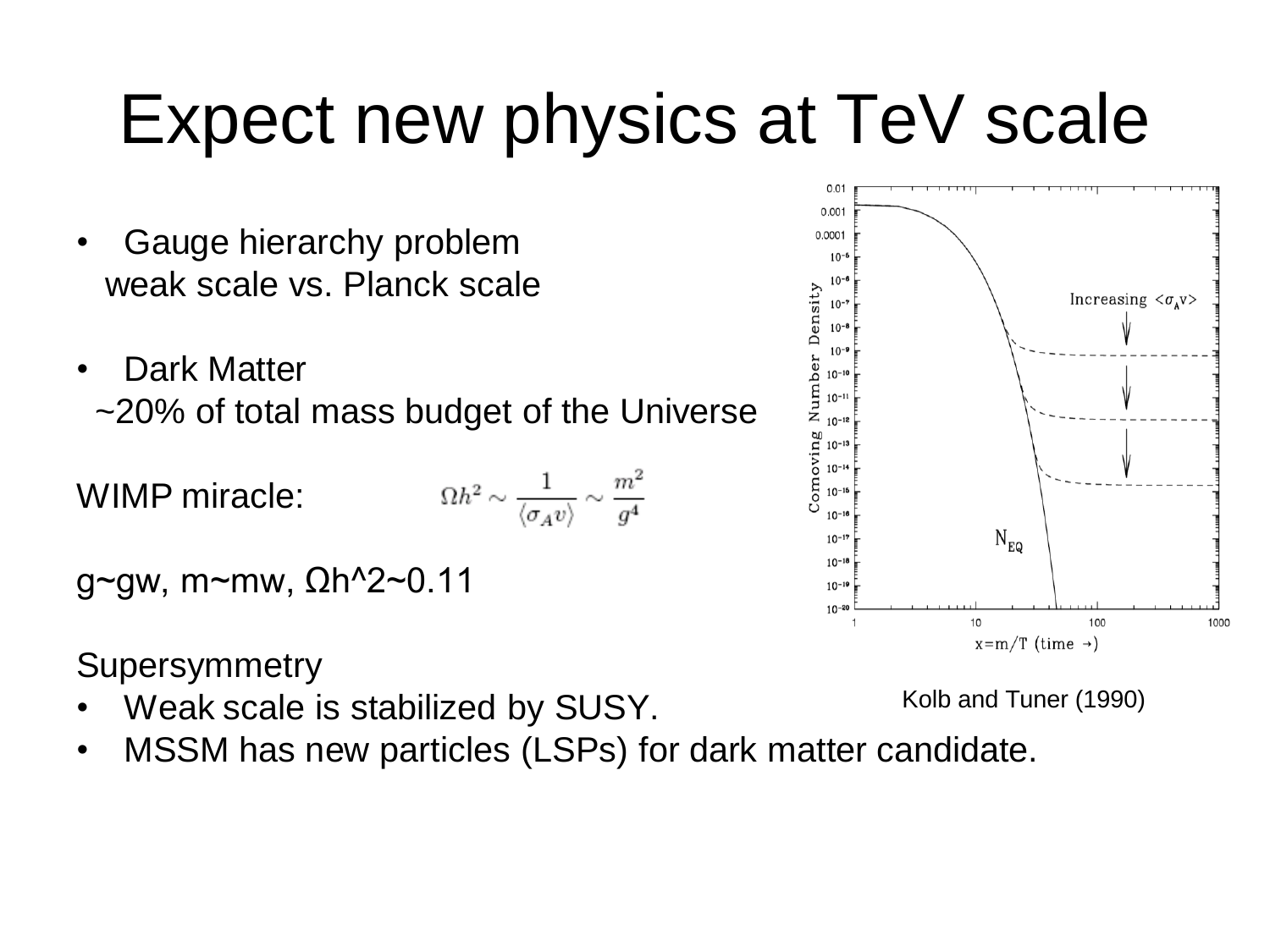## Hidden sectors?

- But what do we really know about dark matter? ---Gravitational
	- ---No strong, EM interactions
	- ---Dark matter could be SM neutral, i.e. hidden.
- The idea of hidden sector has long history.

Lee, Yang (1956); Gross, Harvey, Martinec, Rohm (1985), Schabinger, Wells (2005); Patt, Wilczek (2006); Strassler, Zurek (2006); Georgi (2007); Kang, Luty (2008), March-Russell, West, Cumberbatch, Hooper (2008); McDonald, Sahu (2008); Kim, Lee, Shin (2008); Krolikowski (2008); Foot (2008); …

- Hidden sector dark matter?
	- ---WIMP miracle?
	- ---connection to the gauge hierarchy problem?
	- ---prediction?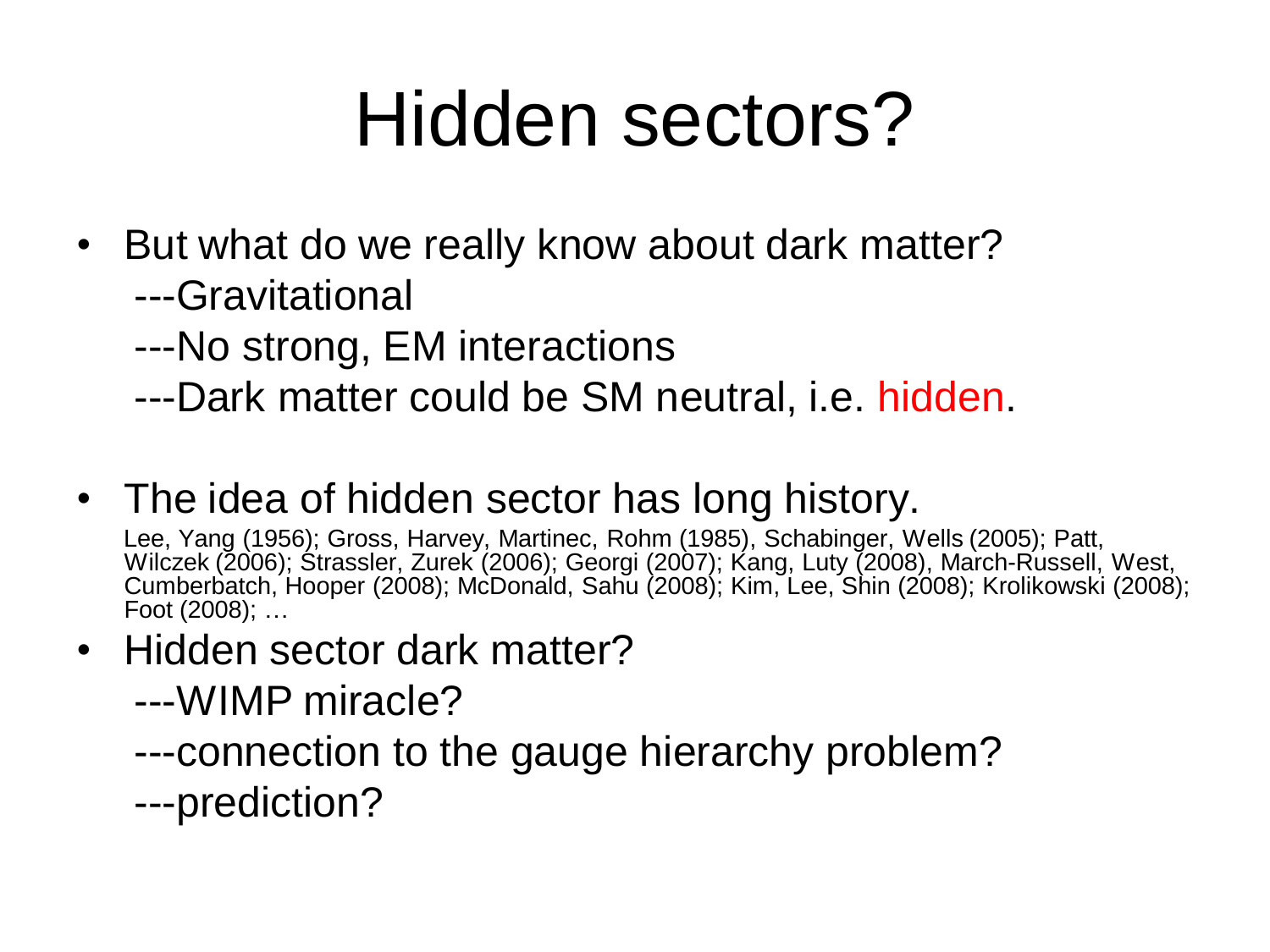#### WIMPless Miracle

• the ratio is important

$$
\Omega h^2 \sim \frac{1}{\langle \sigma_A v \rangle} \sim \frac{m^2}{g^4}
$$

• SUSY partner mass of GMSB

$$
m\sim \frac{g^2}{16\pi^2}\frac{F}{M} \qquad \ \ m_X\sim \frac{g_X^2}{16\pi^2}\frac{F}{M}
$$



SUSY **Breaking** 

Х

• The ratio is determined solely by the SUSY breaking factor

$$
\frac{m_X}{g_X^2} \sim \frac{m}{g^2} \sim \frac{F}{16\pi^2 M}
$$



One can rescale (mx, gx) simultaneously while keep the ratio unchanged.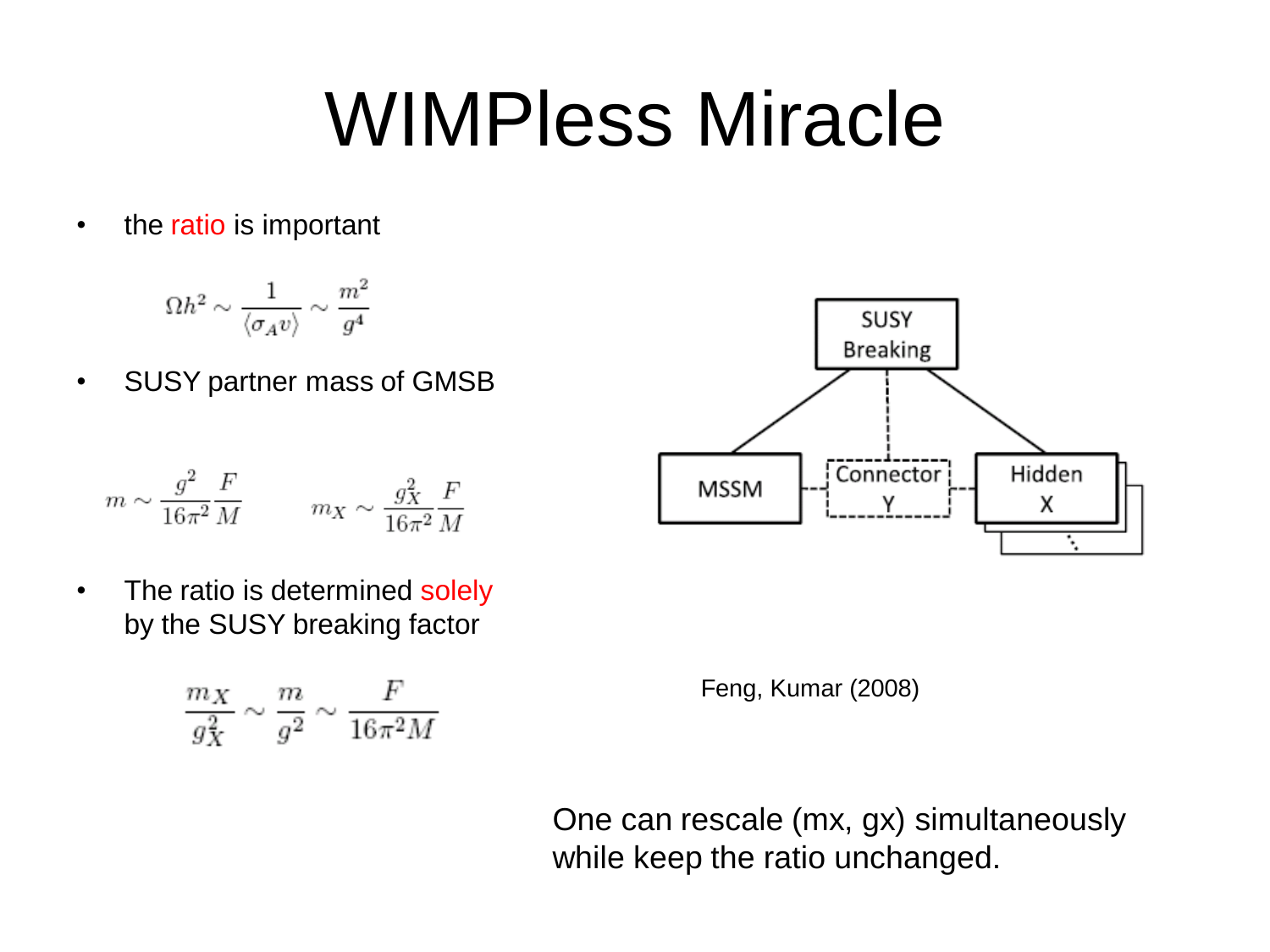#### Thermal relics in the hidden sectors

- A GMSB-inspired concrete model for hidden sector DM.
- BBN and CMB constraints on the hidden sectors.
- Thermal dynamics with two independent thermal baths in the expanding universe.
- Lower mass limit from the thermal consideration.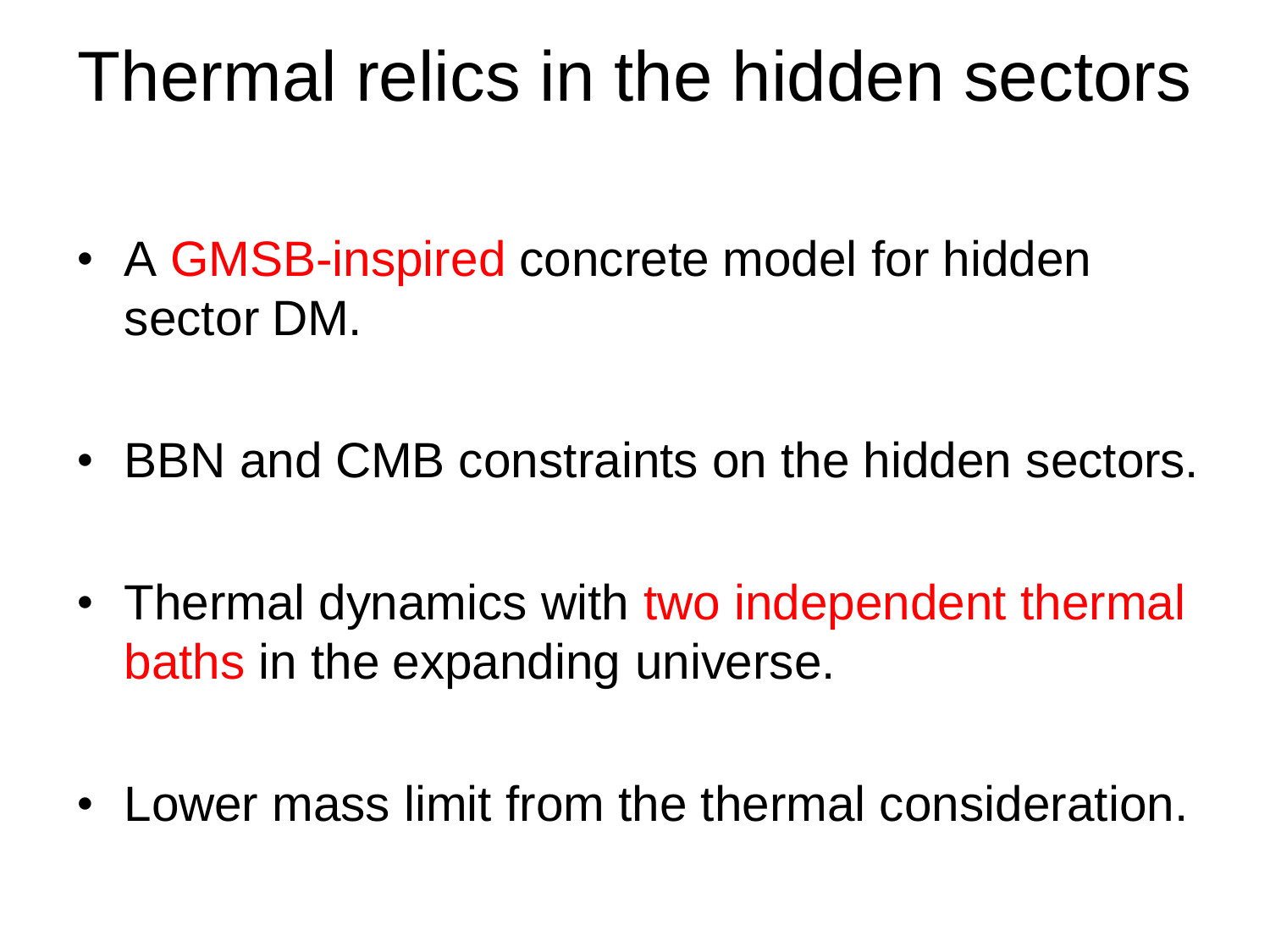#### A GMSB-inspired model

Feng, Tu and Yu (2008)

- SM gauge group  $SU(3)\times SU(2)\times U(1)$
- One generation of matter fields, flavor-free model
- Assume gauge coupling unification

$$
\tan\theta_W^h=\sqrt{3/5}
$$

- 2mx: others 1.5mx: Z mx: stau (DM candidate), Massless: photon, (anti-)neutrino, gluon,
- $m_X$ ,  $g_X$ ,  $m_Z$ ,  $\xi_{\rm RH} \equiv \frac{T_{\rm RH}^h}{T_{\rm RH}}$ • Model parameters:

Note there is no good DM candidate in the usual MSSM with GMSB. This scenario also works for AMSB. No good DM candidate in the MSSM with AMSB.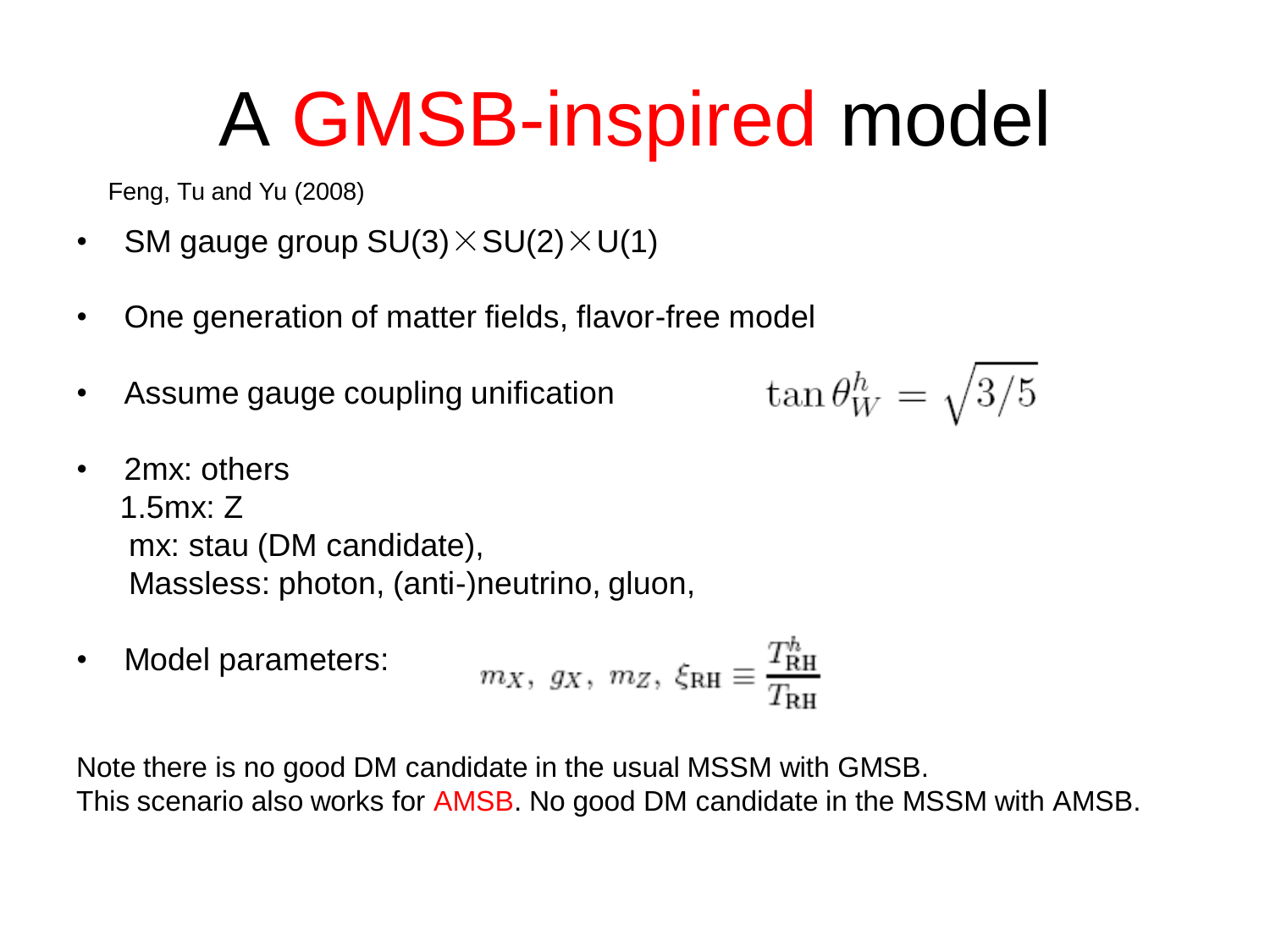#### BBN constraints on light degree of freedom

 $g^h_{*}(T_{\text{BBN}}^h) \left(\frac{T_{\text{BBN}}^h}{T_{\text{BBN}}}\right)^4 = \frac{7}{8} \cdot 2 \cdot (N_{\text{eff}} - 3) \leq 2.52 \text{ (95%CL)}$ 

Cyburt et al (2004)  $N_{\text{eff}} = 3.24 \pm 1.2$  (95% CL)

---Very small number of light degree of freedom if two sectors have the same T at BBN.

---Hidden sector is colder at BBN. Two ways: colder reheating temperature; more

 $A$ ,



$$
g^h_*(T^h) = g^h_{*S}(T^h) = \begin{cases} 116.25 (228.75), & T^h \ge 2m_X \\ 19.75 (23.25), & T^h \le m_X \end{cases}
$$
  
\n**B**  $T^h_{BBN} < m_X < T^h_{RH}$   $g_{*S}T^3R^3 = \text{Constant}$ 

 $m_X < T_{BBN}^h/2$ C, D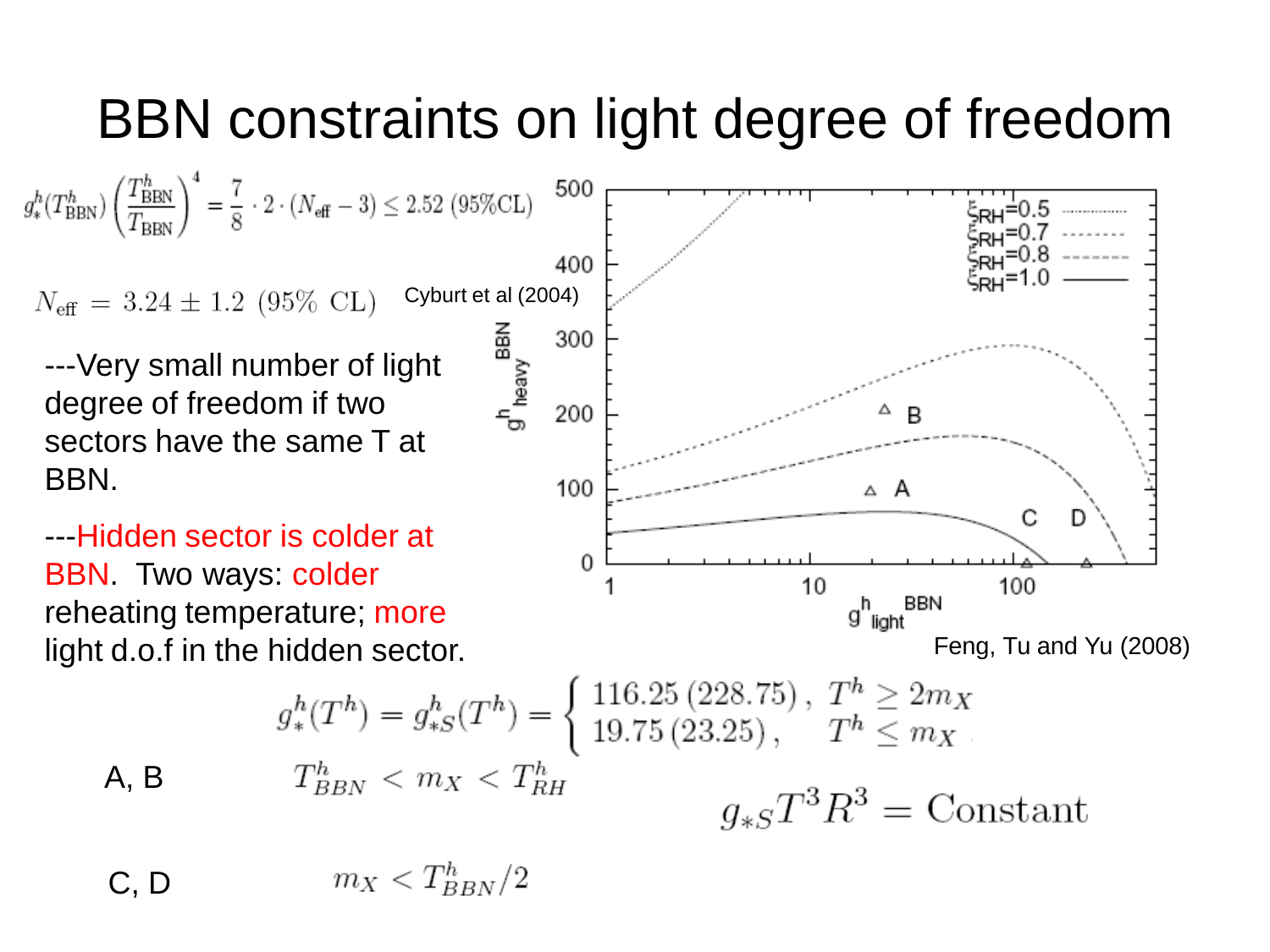#### CMB constraints



 $m_X < T_{\text{CMB}}^h/2$ C", D"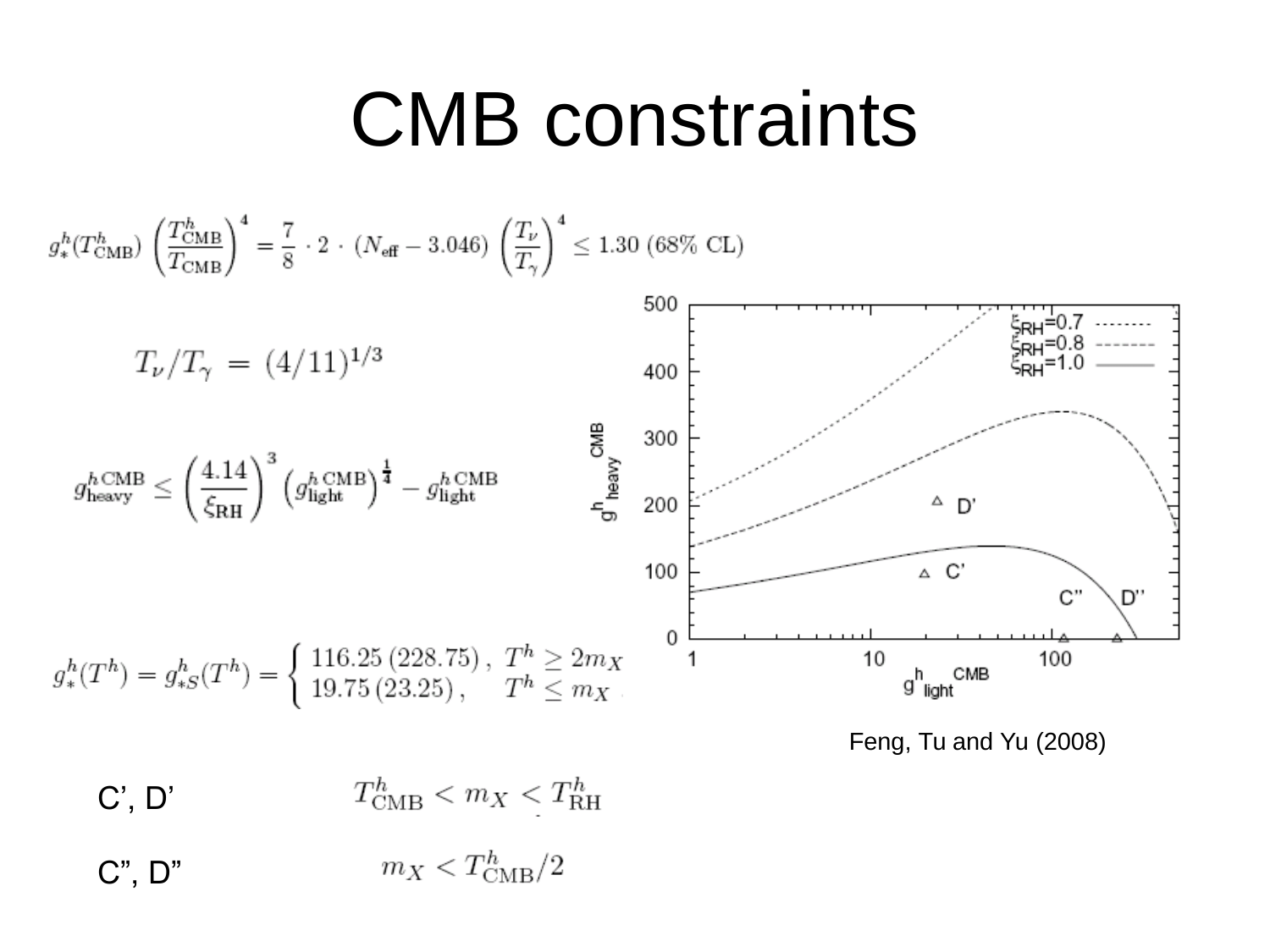## Temperature evolution of hidden

Assume entropy is conserved in both sector independently

$$
g_{*S}T^3R^3 = \text{Constant}
$$





$$
g^h_*(T^h) = g^h_{*S}(T^h) = \begin{cases} 116.25 (228.75), & T^h \ge 2m_X \\ 19.75 (23.25), & T^h \le m_X \end{cases}
$$

Feng, Tu and Yu (2008)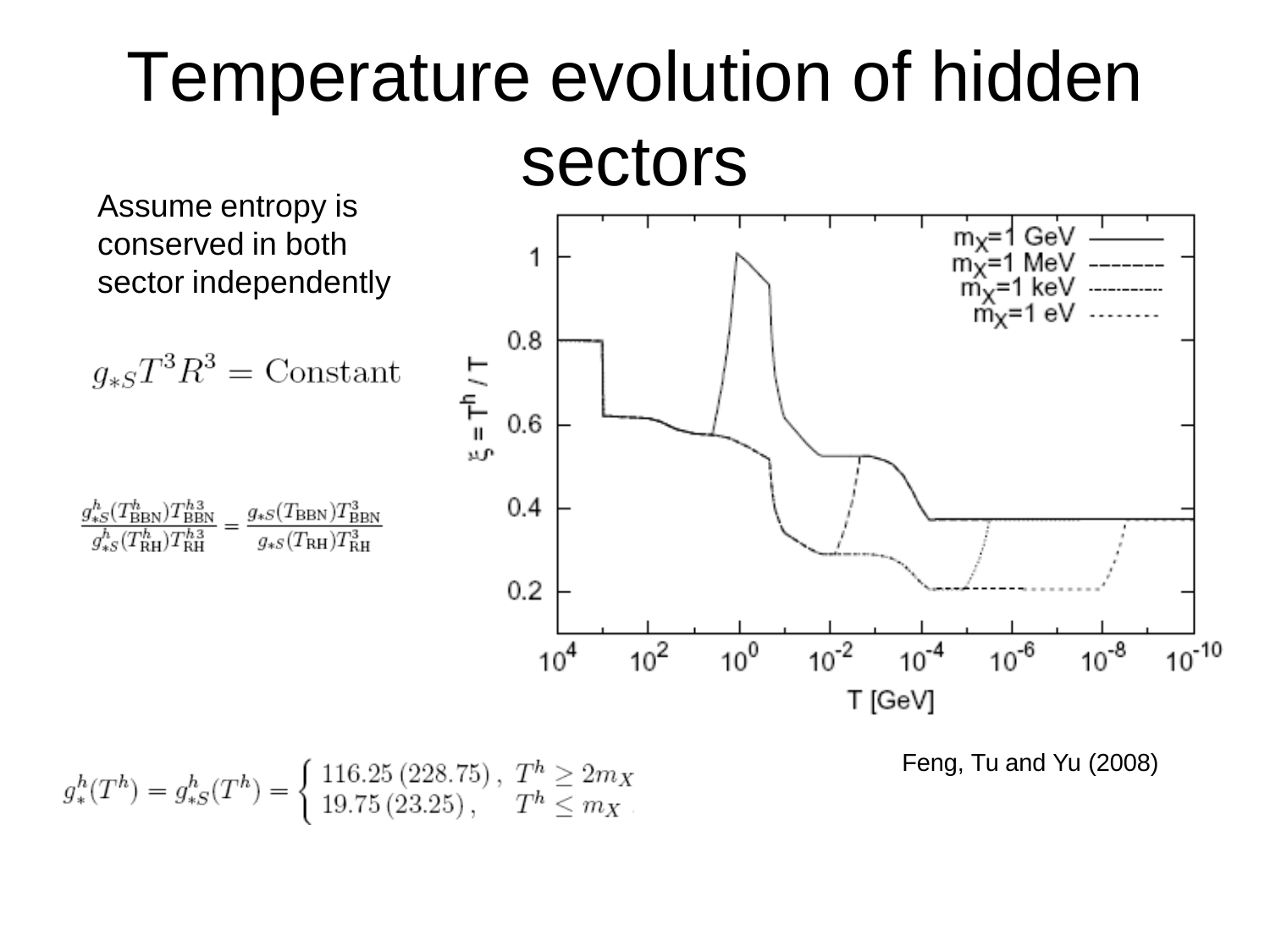#### Boltzman equations with two thermal baths

$$
\frac{dn}{dt} = -3Hn - \langle \sigma_A v \rangle (T^h) \left[ n^2 - n_{\text{eq}}^2 (T^h) \right]
$$

$$
H(T) = \left[\frac{4\pi^3 G_N}{45} g_*^{\rm tot}(T) T^4\right]^{\frac{1}{2}} \qquad \qquad g_*^{\rm tot}(T) = g_*(T) + g_*^h(T^h) \left(\frac{T^h}{T}\right)^4
$$

 $\mathbf{r}$ 

---Both sectors have contributions to the Hubble expansion rate.

---The thermally-averaged product of cross section and Moller velocity and the number density are only determined by the hidden sector temperature.

Use visible sector T as 
$$
t \to x \equiv \frac{m_X}{T}
$$
  $n \to Y \equiv \frac{n}{s}$ 

\n 1. 
$$
t \to x^h \equiv \frac{m_X}{T^h}
$$
\n
$$
n \to Y^h \equiv \frac{n}{s^h}
$$
\n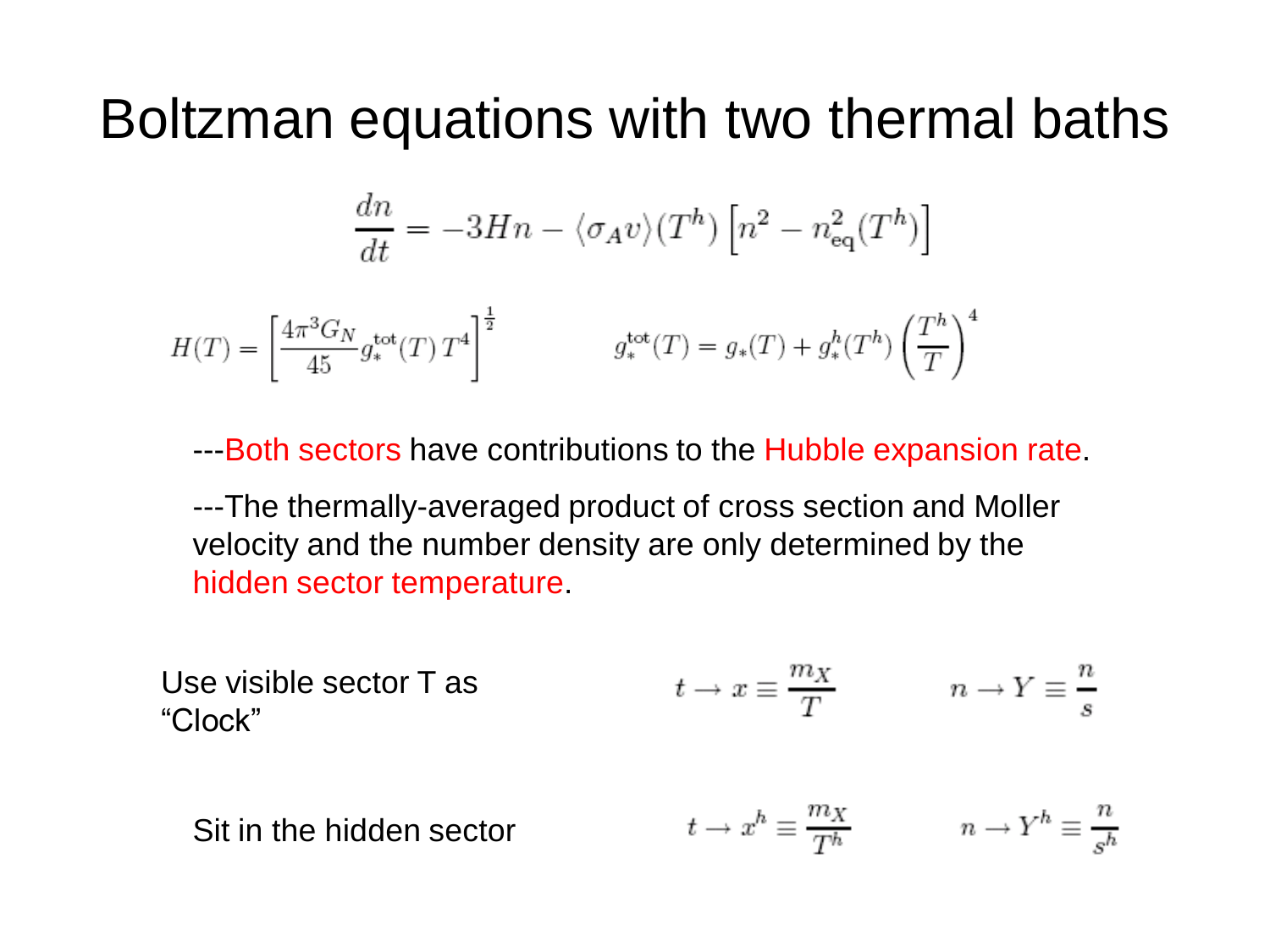#### Annihilation Channels

 $\tilde{\tau}\tilde{\tau}\to\nu\overline{\nu},\gamma\gamma,\gamma Z$ 

$$
\langle \sigma_A v \rangle (T^h) = \frac{g_X^4}{m_X^2} \left[ a_0 + a_1 \left( \frac{m_X}{T^h} \right)^{-1} + a_2 \left( \frac{m_X}{T^h} \right)^{-2} + \dots \right],
$$
  
\n
$$
a_0 = \left[ \frac{1}{8\pi} + \frac{1}{4\pi} \left( 1 - \frac{m_{Z^h}^2}{4m_X^2} \right) \tan^2 \theta_W^h \right] \sin^4 \theta_W^h
$$
  
\n
$$
a_1 = \frac{3}{2} \left[ -\frac{1}{6\pi} - \frac{1}{3\pi} \tan^2 \theta_W^h + \frac{1}{12\pi} \frac{1}{\cos^4 \theta_W^h \left[ \left( -4 + \frac{m_{Z^h}^2}{m_X^2} \right)^2 + \frac{m_{Z^h}^2 \Gamma_{Z^h}^2}{m_X^4} \right]} \right] \sin^4 \theta_W^h
$$

 $-$ --Photon channel has overall  $\frac{1}{2}$  smaller than photon Z channel due to the identical final states.

---Neutrino channel is P-wave suppressed. Not surprise.

---Accuracy of the dimensional analysis

$$
\langle \sigma_A v \rangle \sim \frac{g_X^4}{m_X^2}
$$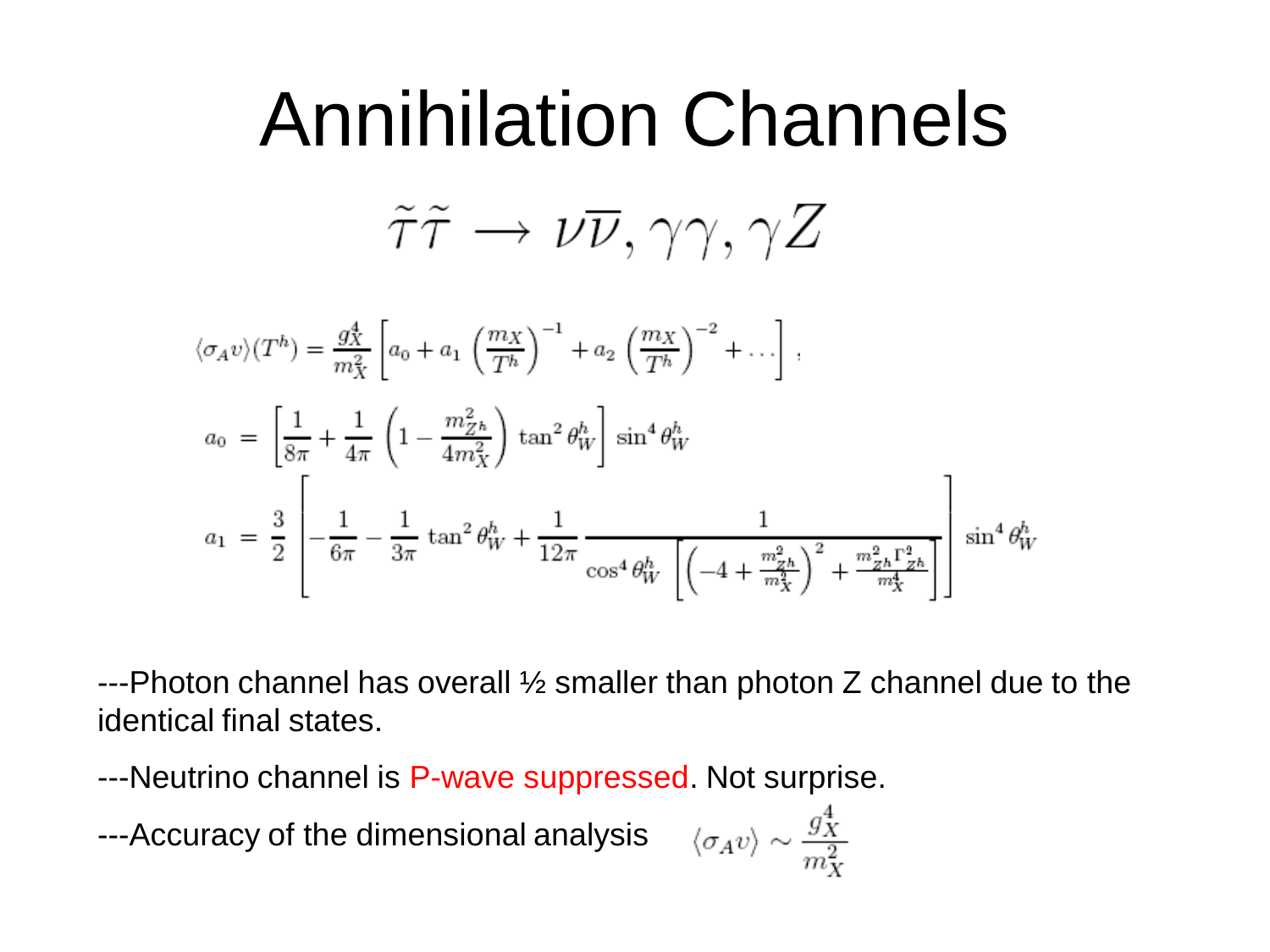#### Approximation formulas

$$
Y_{\text{eq}} = 0.145(g/g_{*S})x^{3/2}\xi^{3/2}e^{-x/\xi}
$$

$$
x_f \approx \xi \ln \left[ 0.038 M_{\text{Pl}} m_X \sigma_0(g/\sqrt{g_*^{\text{tot}}}) \xi^{3/2} \delta(\delta + 2) \right]
$$

$$
-\frac{1}{2} \xi \ln \left\{ \xi \ln \left[ 0.038 M_{\text{Pl}} m_X \sigma_0(g/\sqrt{g_*^{\text{tot}}}) \xi^{3/2} \delta(\delta + 2) \right] \right\}
$$

$$
Y_0 \approx \frac{3.79 x_f}{(g_{*S}/\sqrt{g_*^{\text{tot}}}) M_{\text{Pl}} m_X \sigma_0} \qquad \sigma_0 = a_0 g_X^4 / m_X^2
$$

Feng, Tu and Yu (2008)

---Set xi to 1, we get formulas for one thermal bath case. ---delta takes 0.2-0.5 from the fitting. ---This approximation yields agreements typically better than 3%.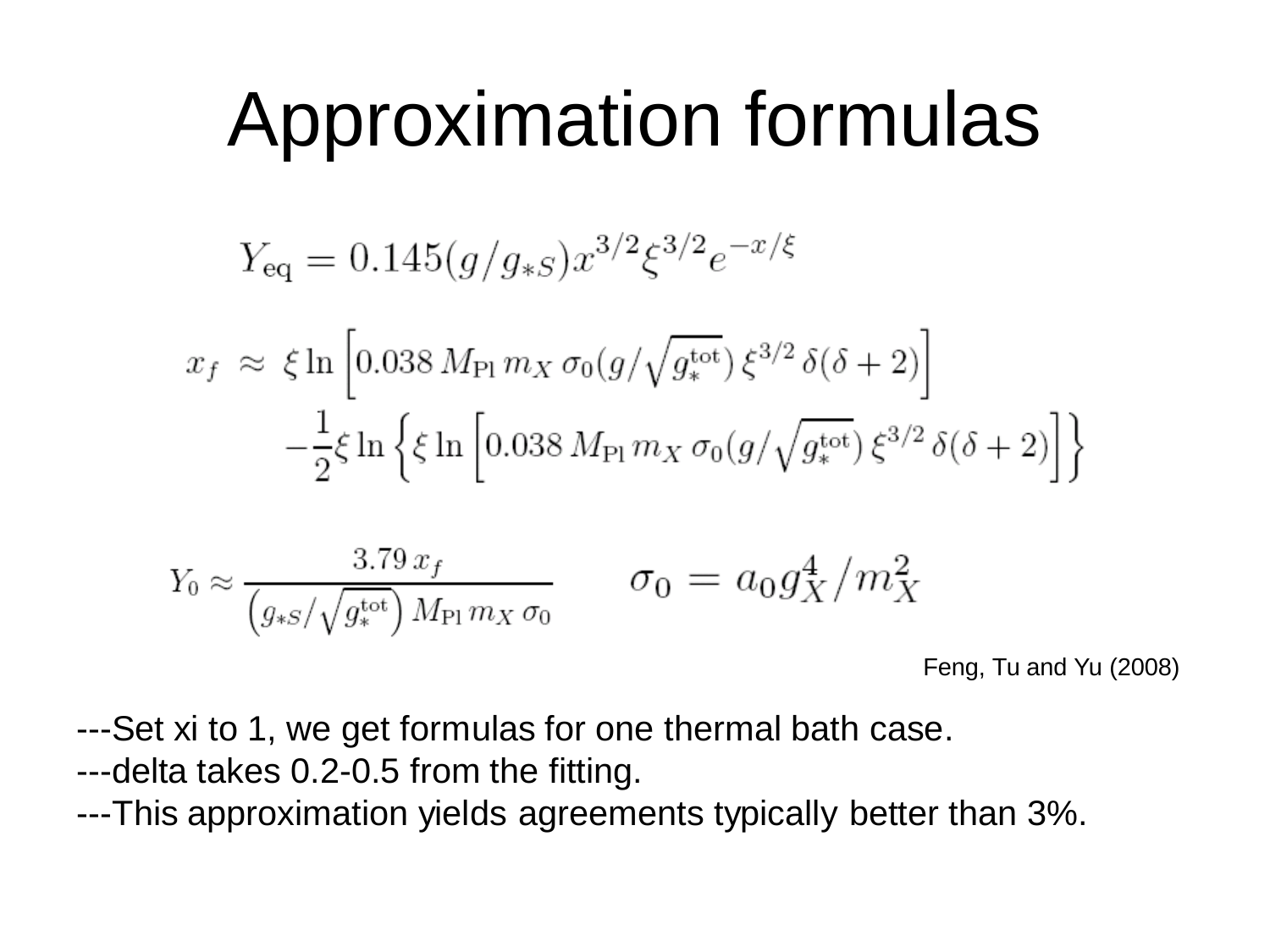#### Freezeout behavior with different reheating temperature of hidden sectors

$$
Y_{eq} = 0.145(g/g_{*s})x^{3/2}\xi^{3/2}e^{-x/\xi}
$$
\n
$$
10^{-1}
$$
\n
$$
10^{-2}
$$
\n
$$
\left[\begin{array}{c} (m_{\chi} = 1 \text{ MeV, } g_{\chi} = 5.57e-4) \\ 5.57e^{-2} \text{ He}} & \text{MeV, } g_{\chi} = 0.5 \text{ mm} \\ 0.5 & -\frac{1}{2}\xi \ln \left\{\xi \ln \left[0.038 \, M_{\text{Pl}} \, m_X \, \sigma_0(g/\sqrt{g_*^{tot}}) \, \xi^{3/2} \, \delta(\delta+2)\right]\right\} \\ 2.79 \, \text{K} \\ \hline \left(g_{*S}/\sqrt{g_*^{tot}}\right) M_{\text{Pl}} \, m_X \, \sigma_0 \end{array}\right]
$$
\n
$$
10^{-6}
$$
\n
$$
10^{-7}
$$
\n
$$
10^{-8}
$$
\n
$$
10^{-8}
$$
\n
$$
10^{-8}
$$
\n
$$
10^{-8}
$$
\n
$$
10^{-8}
$$
\n
$$
10^{-8}
$$
\n
$$
10^{-8}
$$
\n
$$
10^{-8}
$$
\n
$$
10^{-8}
$$
\n
$$
10^{-8}
$$
\n
$$
10^{-8}
$$
\n
$$
10^{-8}
$$
\n
$$
10^{-8}
$$
\n
$$
10^{-8}
$$
\n
$$
10^{-8}
$$
\n
$$
10^{-8}
$$
\n
$$
10^{-8}
$$
\n
$$
10^{-8}
$$
\n
$$
10^{-8}
$$
\n
$$
10^{-8}
$$
\n
$$
10^{-8}
$$
\n
$$
10^{-8}
$$
\n
$$
10^{-8}
$$
\n
$$
10^{-8}
$$
\n
$$
10^{-8}
$$
\n
$$
10^{-8}
$$
\n
$$
10^{-8}
$$
\n
$$
10^{-8}
$$
\n
$$
10^{-8}
$$
\n
$$
10^{-8}
$$
\n
$$
10^{-8}
$$
\n

Feng, Tu and Yu (2008)

For different reheating temperature, averaged cross section is nearly the same due to S-wave dominance.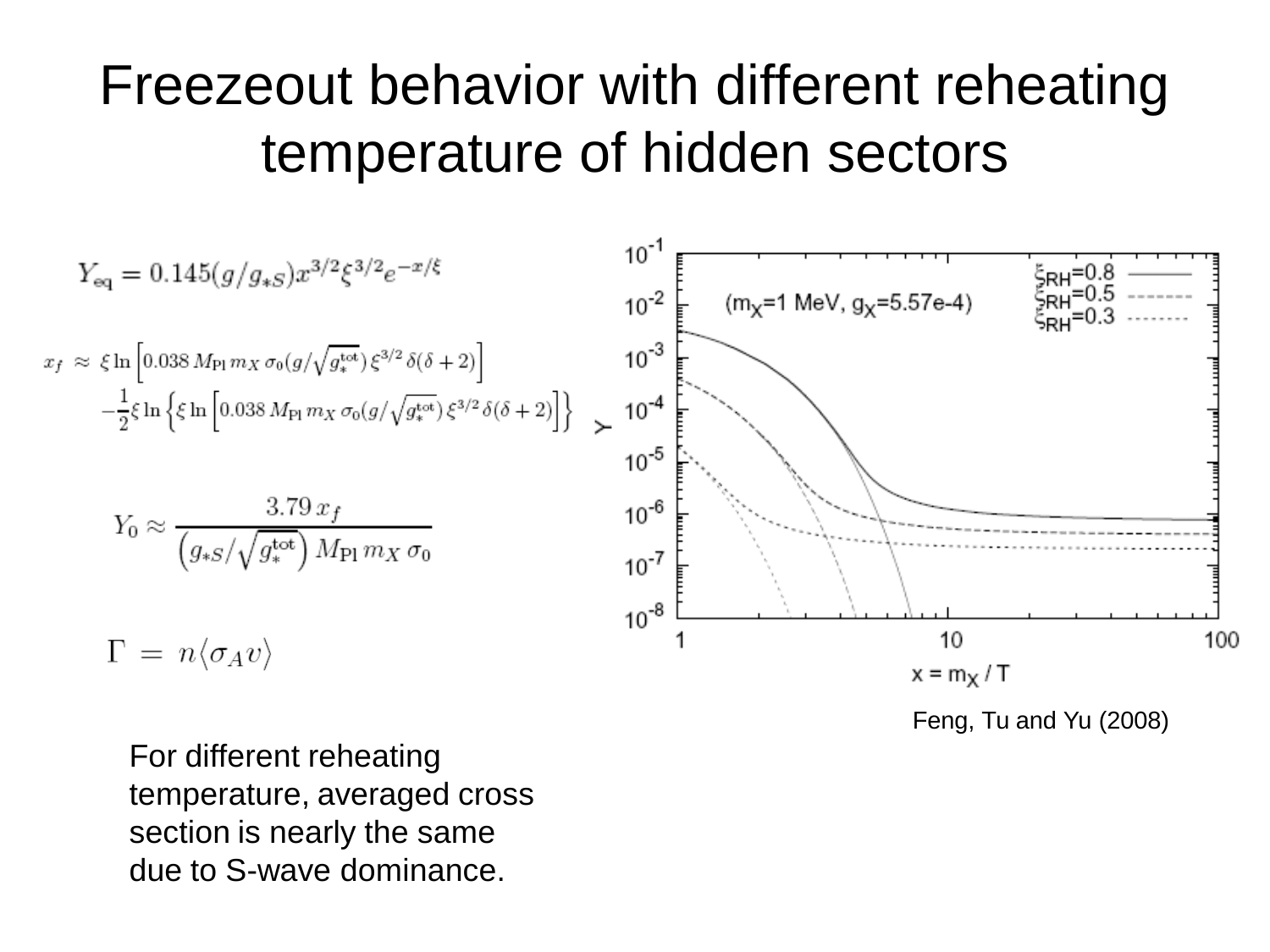#### Sit in the hidden sector



Feng, Tu and Yu (2008)

#### Inconsistent?

$$
n_0 = Ys_0 = Y^h s_0^h
$$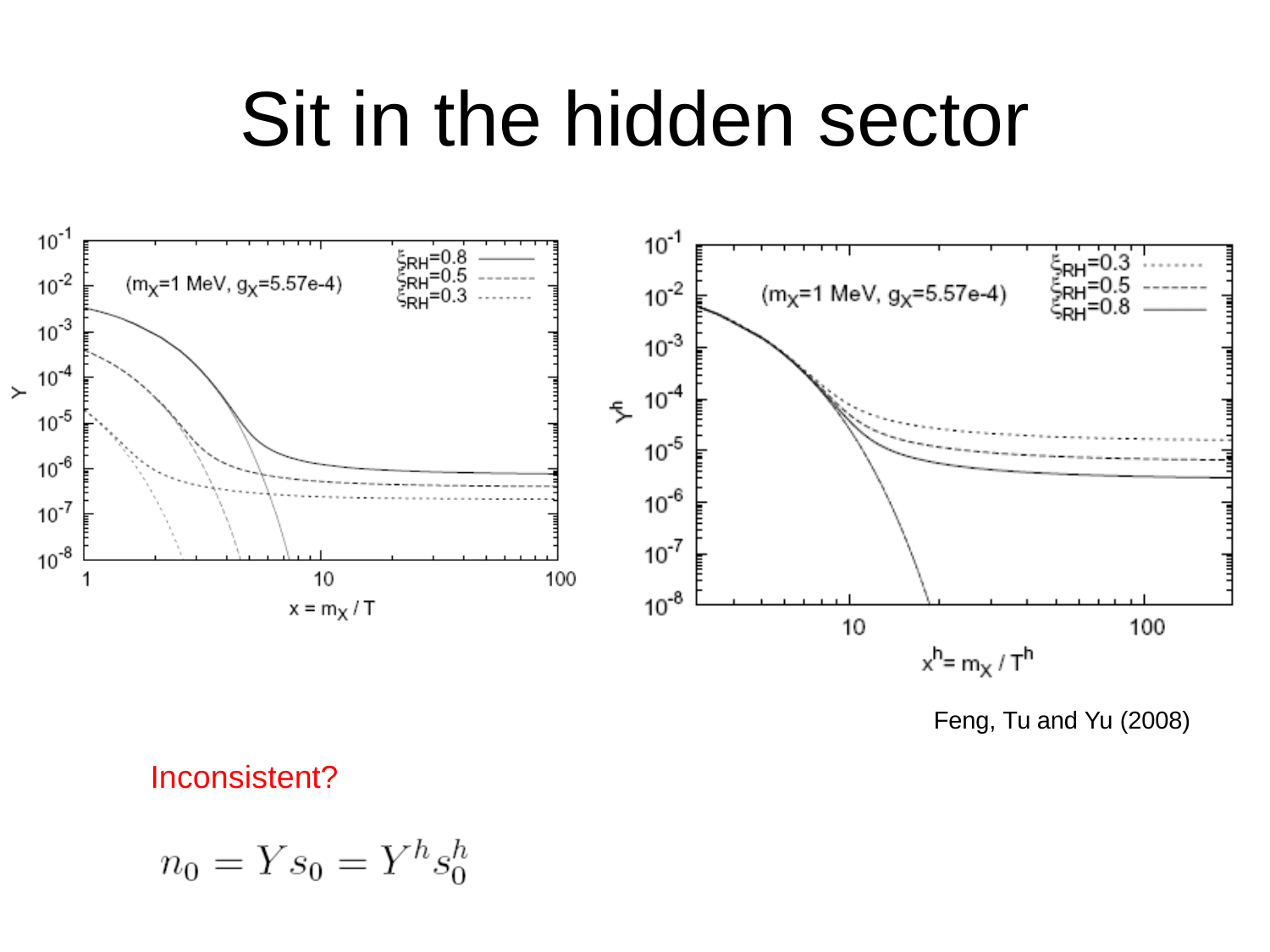#### Freezeout with different mass

---Larger mass, smaller number density at present time, freezout occurs later, larger coupling.



Feng, Tu and Yu (2008)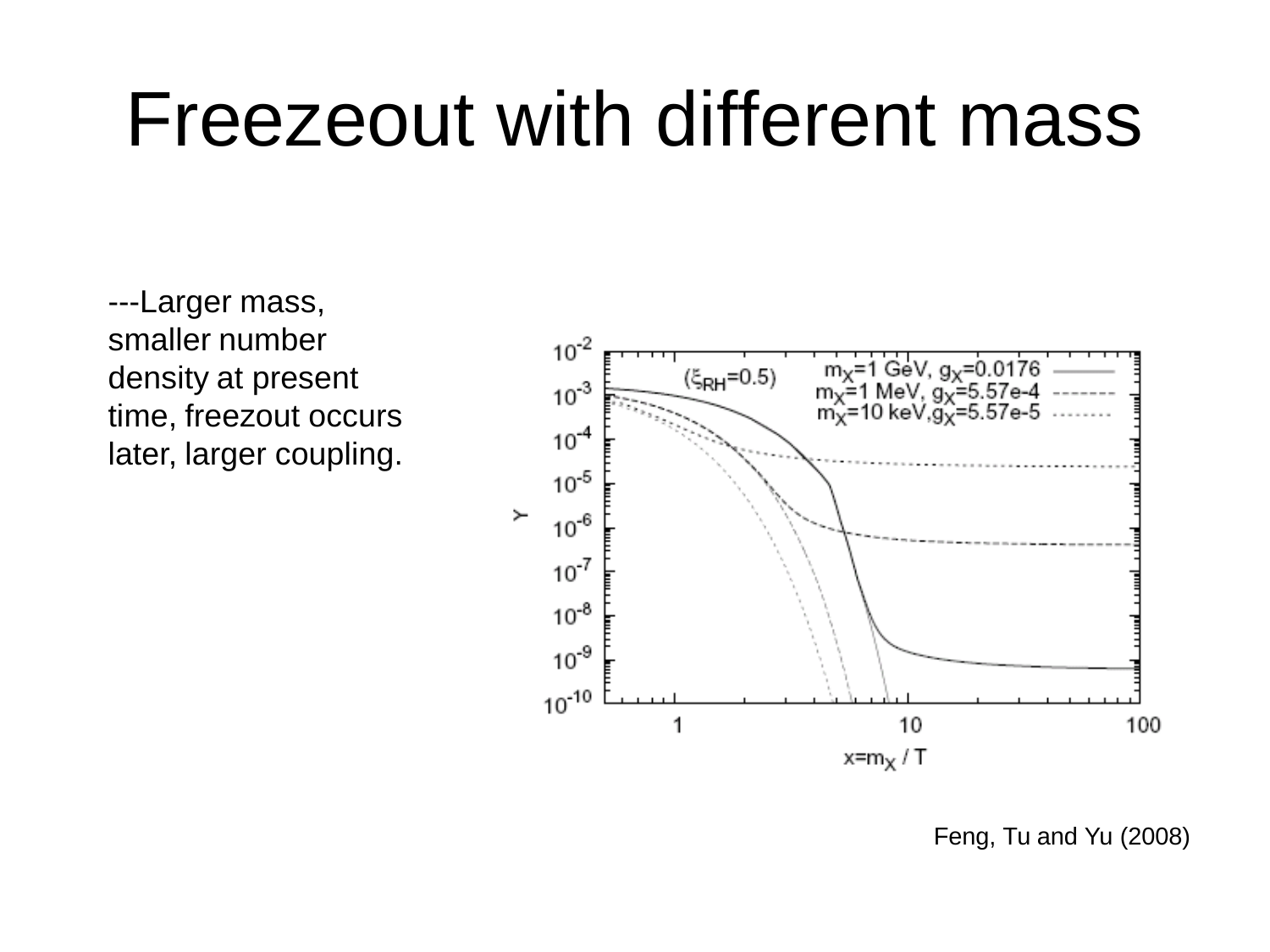#### Relics in the hidden sector

Numerically solving Boltzman equations to get (mx, gx).

---Two solid contours essentially follow the scaling relation mx~gx^2.

---The parameters that give correct relic density are those that give weak scale MSSM masses (WIMPless miracle).

---The dimensional analysis is confirmed in this concrete model.

---Colder hidden sector requires smaller coupling to get correct relic abundance for given mass.



Feng, Tu and Yu (2008)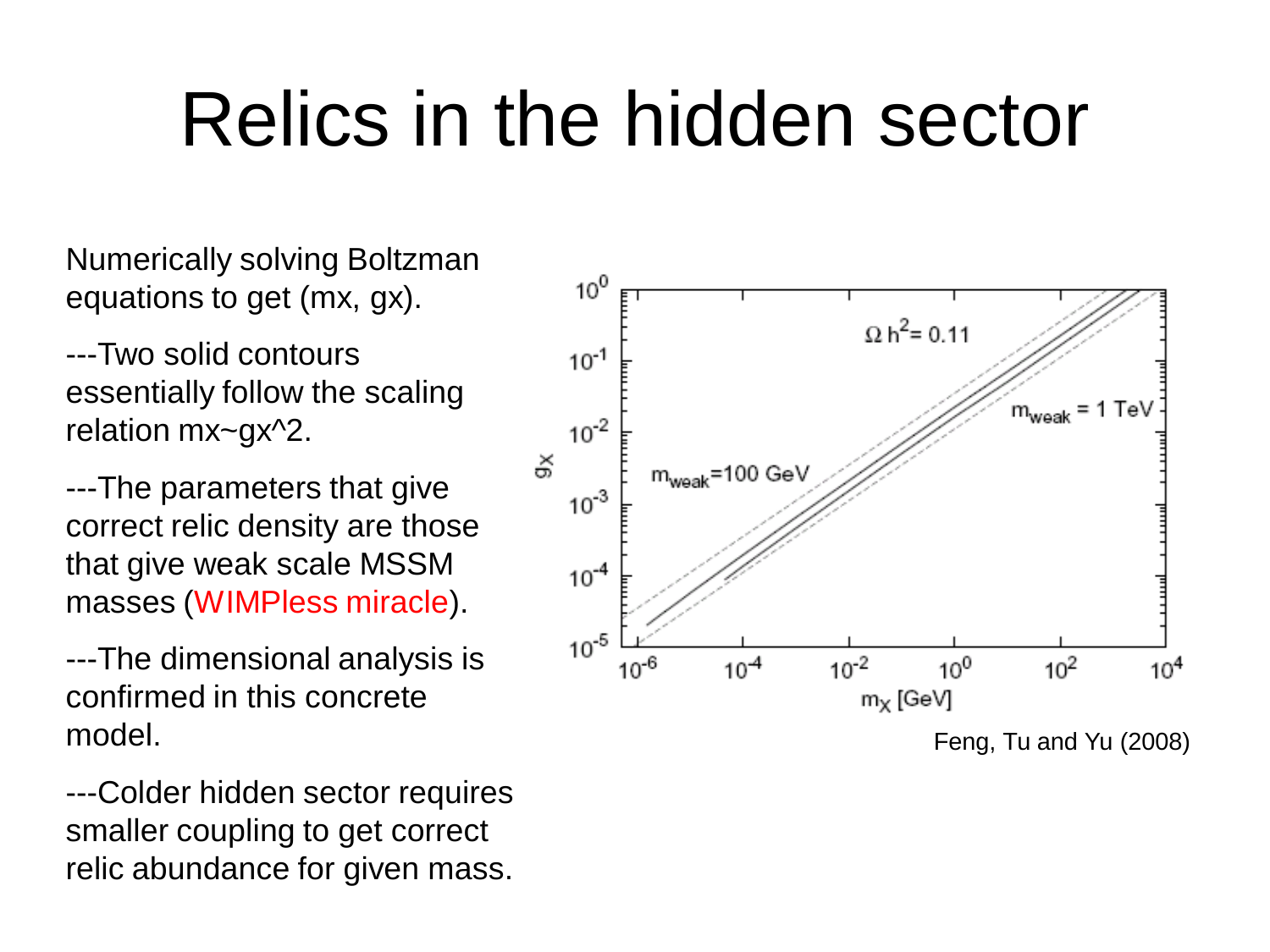#### Lower mass limit

---The lower mass limit is derived by requiring freezeout xfh=mx/Th>3 and correct relic abundance.

---Lower mass limit goes up with colder hidden sector.

---The WIMPless framework may be valid at least down to dark matter masses of mx~keV.



Feng, Tu and Yu (2008)

WIMP scenario mass range (100GeV, TeV) WIMPless scenario mass range (keV, TeV)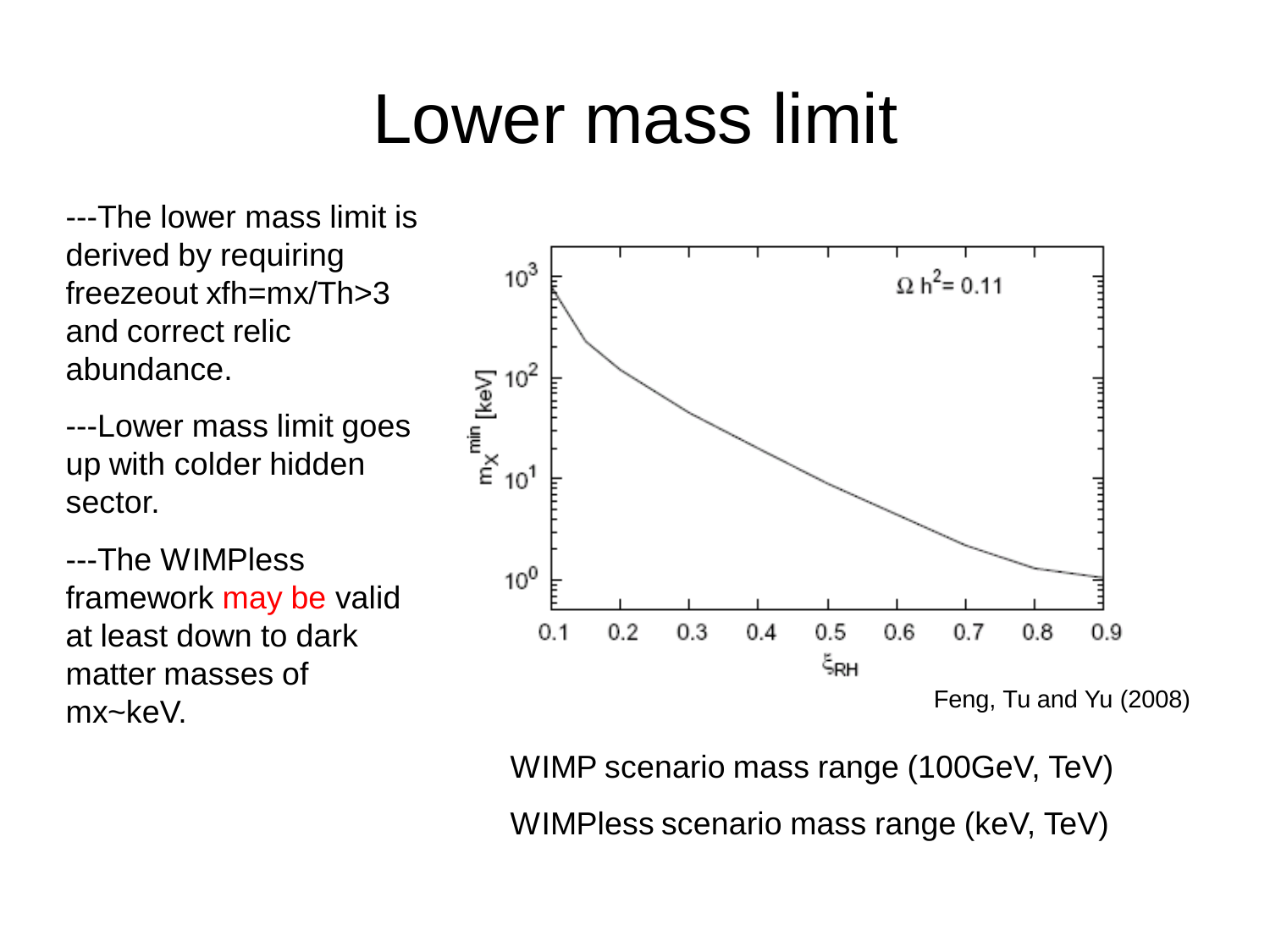### Some Comments

- We present a concrete example for WIMPless DM scenario.
- The choice of the hidden stau as the DM candidate is motivated by the stability of DM.
- We should check cosmological bounds on it. Hidden stau is charged under the unbroken hidden U(1)!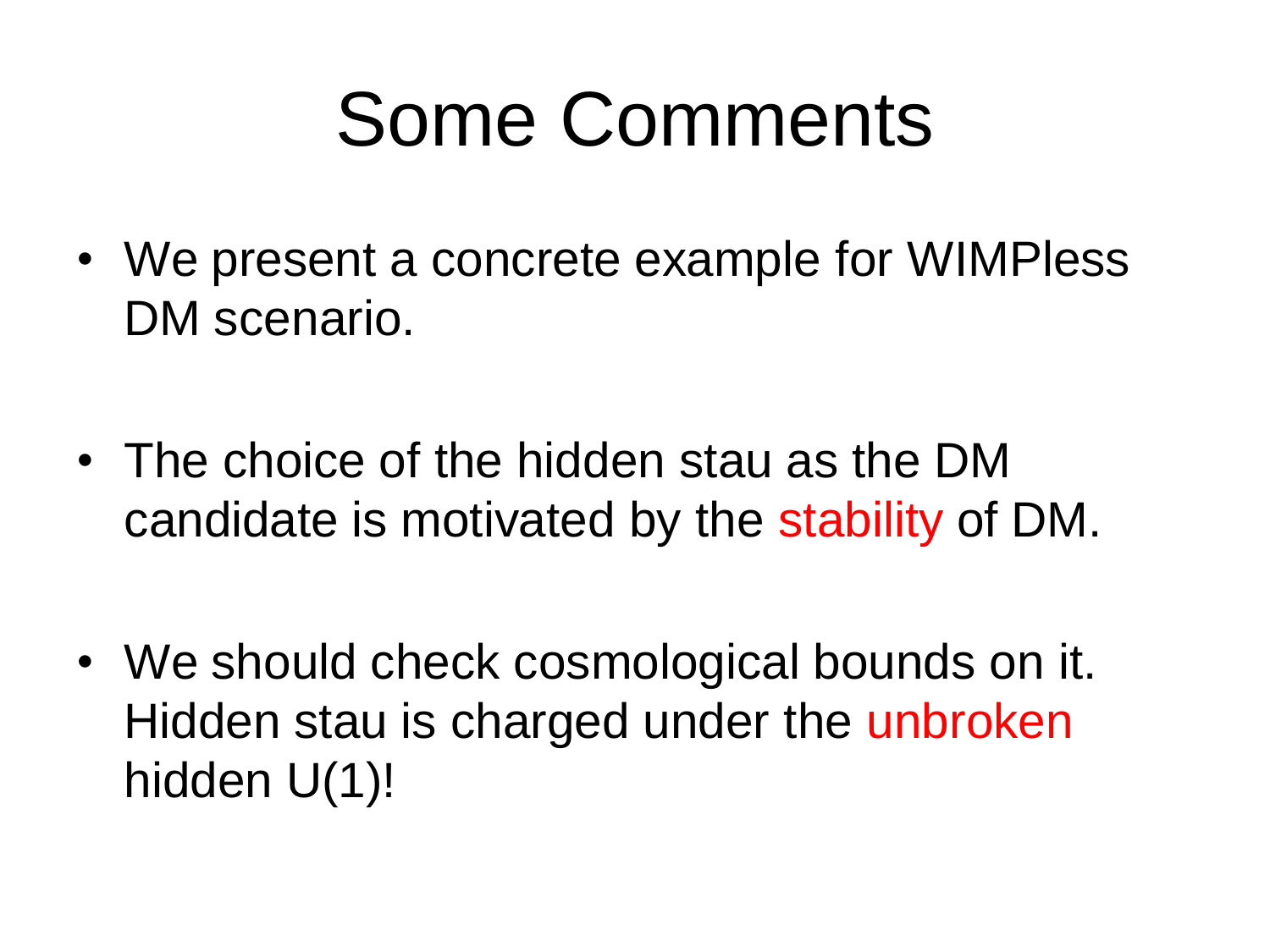#### Effects of the long range interaction

- Long range interactions lead to the exchange of the kinetic energy between DM particles. DM has collision.
- The annihilation cross section is enhanced in small velocity regime due to the Sommerfeld effect.
- DM particles may form bound state. The rate goes  $\sim 1/\nu$ .
- Kinetic decoupling occurs later, DM has longer freestreaming length.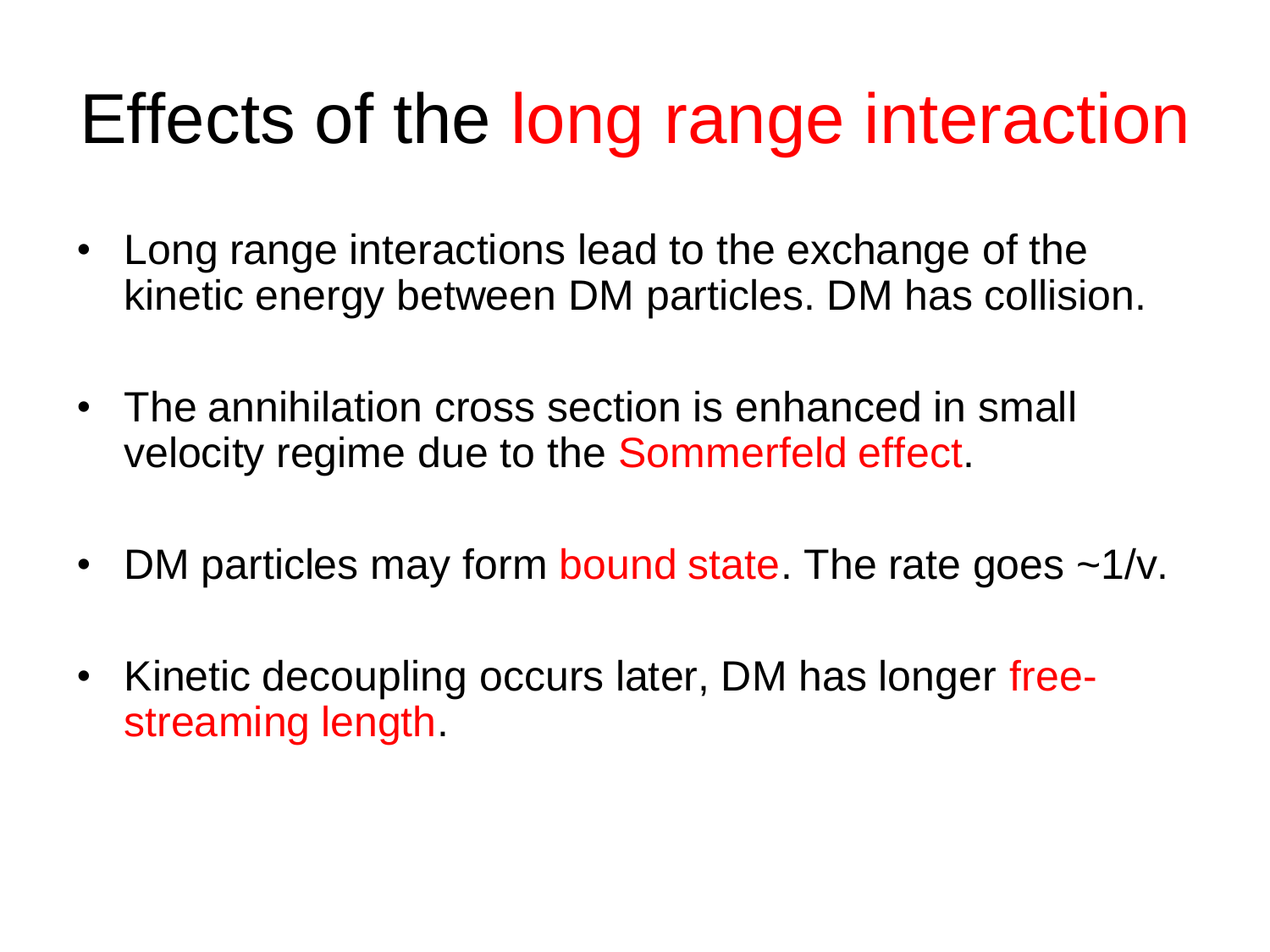# Scattering due to the Coulomb interaction  $\frac{d\sigma}{d\Omega} = \frac{\alpha_X^2}{4m_X^2 v^4 \sin^4(\theta/2)}$

- The cross section has 1/v dependence. For our Galaxy  $V~10$ <sup> $( -3)$ </sup>, a huge factor!
- The elastic scattering due to the Coulomb force causes the energy and momentum exchange between DM particles. DM has collision. [L. Ackerman, M. R. Buckley, S. M. Carroll and M. Kamionkowski arXiv:0810.5126 [hepph] ]
- However observations suggest that DM is effectively collisionless. The collision of DM cause the more spherical halo. [J.~Miralda-Escude arXiv:astro-ph/0002050 ]
- Galactic dynamics set the bound on the parameter space (mx, alpha\_x).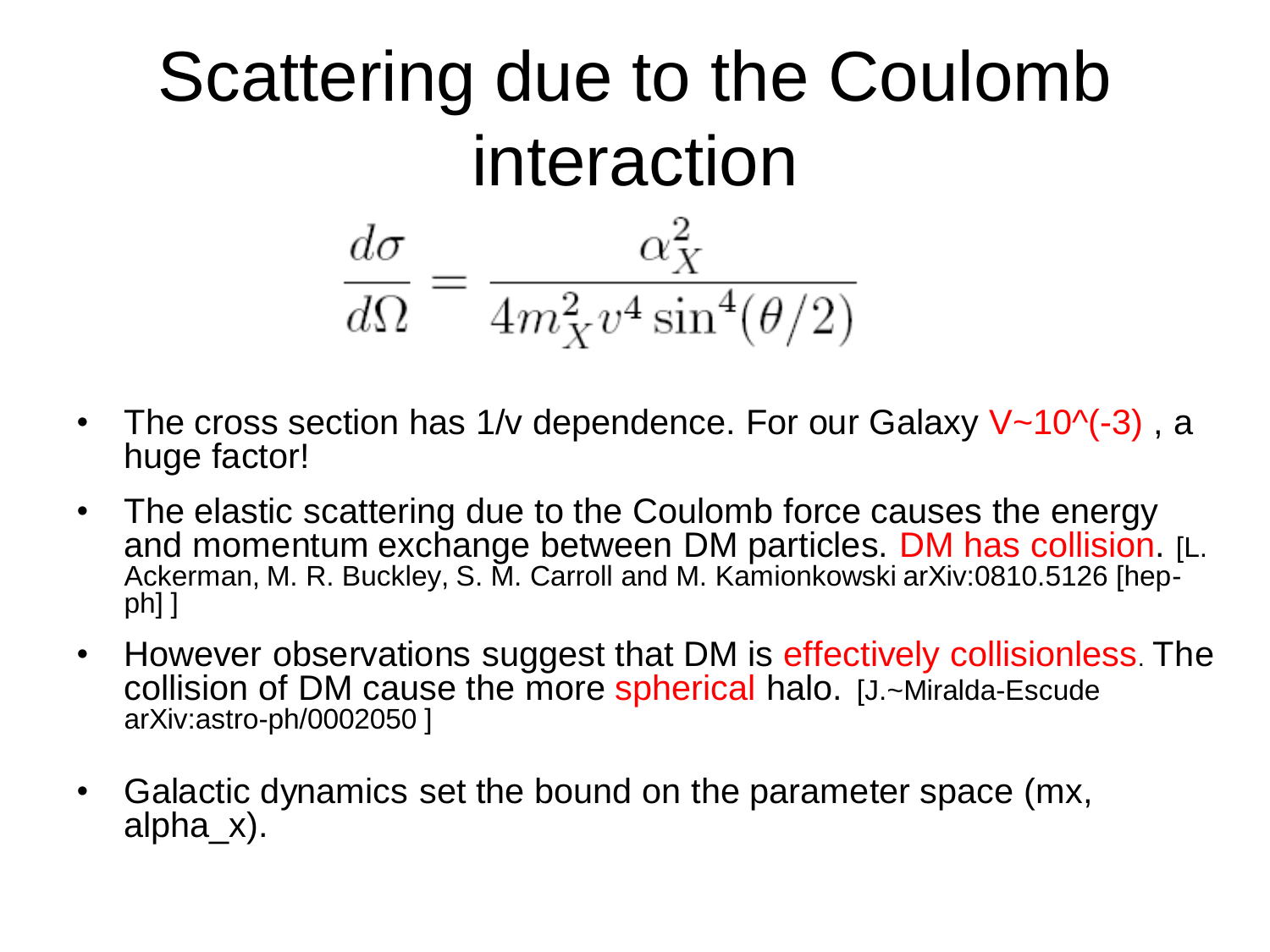# The rate of energy transfer  $\dot{E}_k = \int dv d\Omega \left(\frac{d\sigma}{d\Omega}\right) v n f(v) \delta E_k$

Feng, Tu, Kaplinghat and Yu in the preparation.

• Energy exchange in the each collision

$$
\delta E_k = E_k (1 - \cos \theta)
$$

- f(v) is the velocity distribution, and n is the umber density of the DM particle n=density/DM mass. We take f(v) as Maxwellian distribution.
- We demand the mean free time greater than the age of the Universe and set bounds on coupling and mass

$$
\tau \equiv E_k / \dot{E}_k \sim \frac{m_X^3 v_0^3}{4\sqrt{\pi} \alpha_X^2 \rho_X} \ln^{-1} \left( \frac{(b_{\text{max}} m_X v_0^2 / a_X)^2 + 1}{2} \right) \ge 10^{10} \text{years}
$$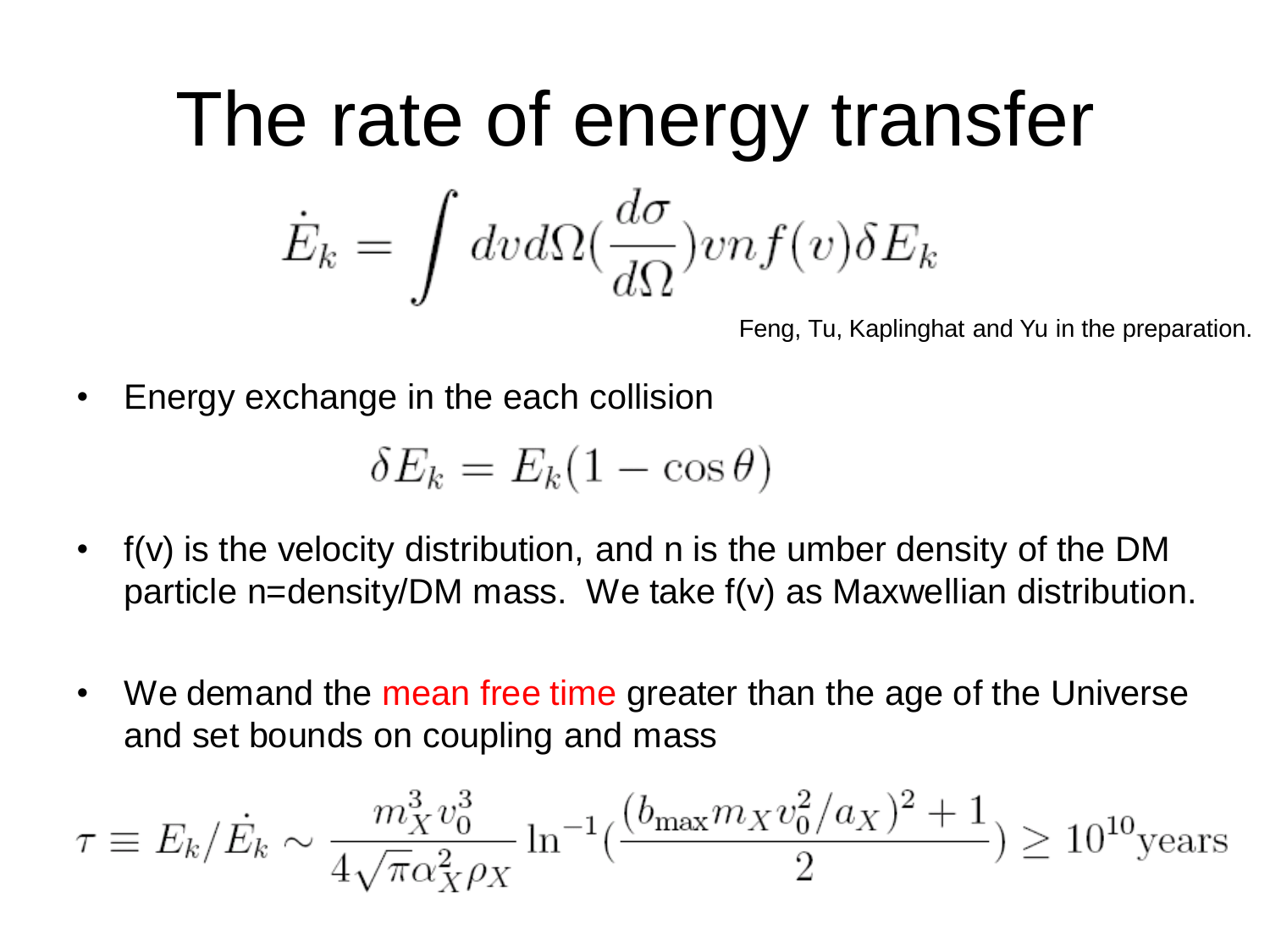

- Galactic dynamics in fact allows hidden charged dark matter, and the allowed parameter space is quite reasonable.
- Typically for DM particle mass 100GeV, the hidden fine structure constant should be smaller than ~0.001 to satisfy the bound.
- We find this is the strongest bound. Feng, Tu, Kaplinghat and Yu in the preparation.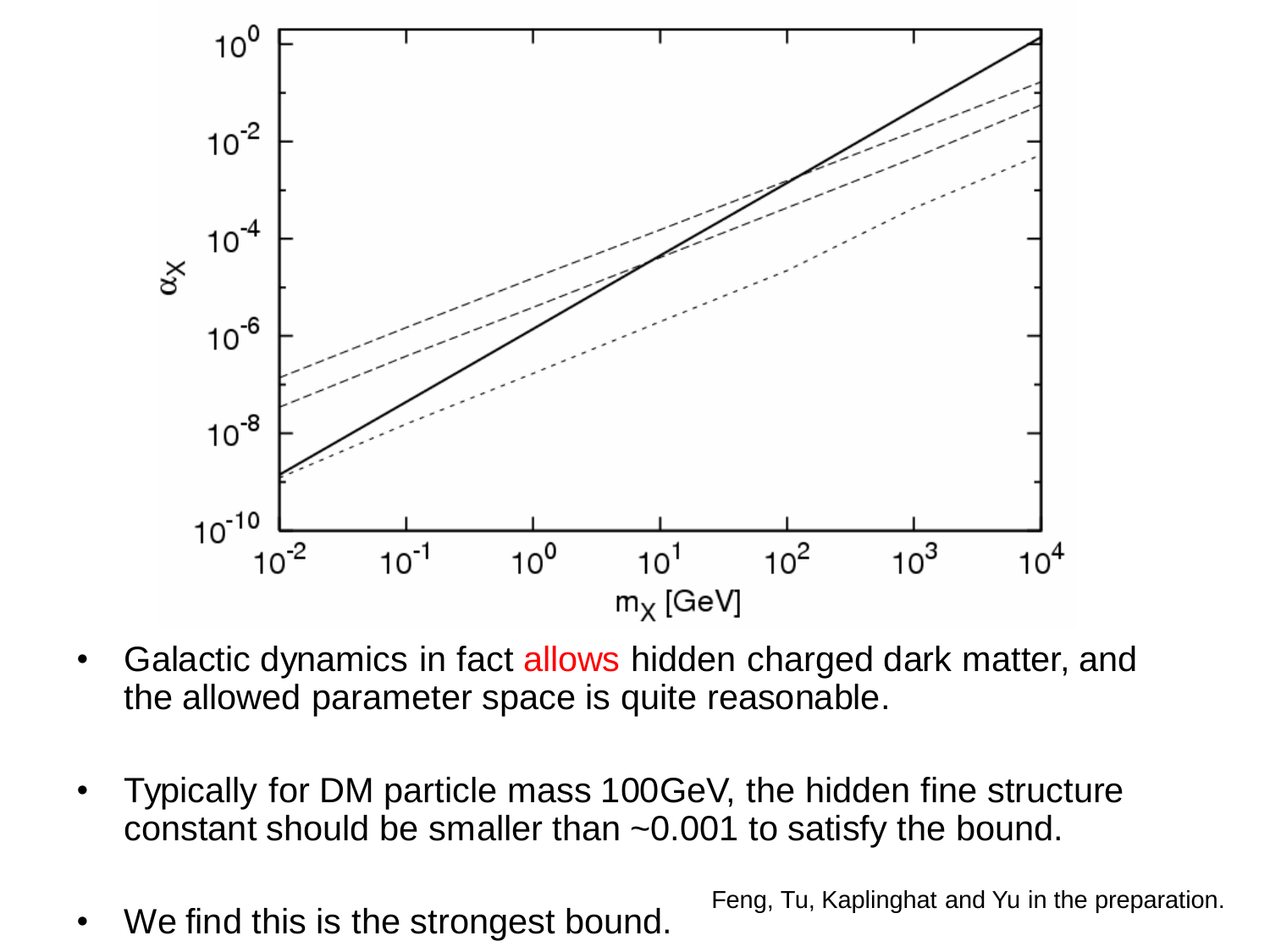### Sommerfeld effect

• If there is long range attraction force between two particles, the annihilation cross section will be enhanced.

$$
S_k \sim \frac{\alpha_X}{v} \qquad \qquad \sigma_{\rm ann} \rightarrow \sigma_{\rm ann} S_k
$$

•

• This enhancement is not important in the early Universe.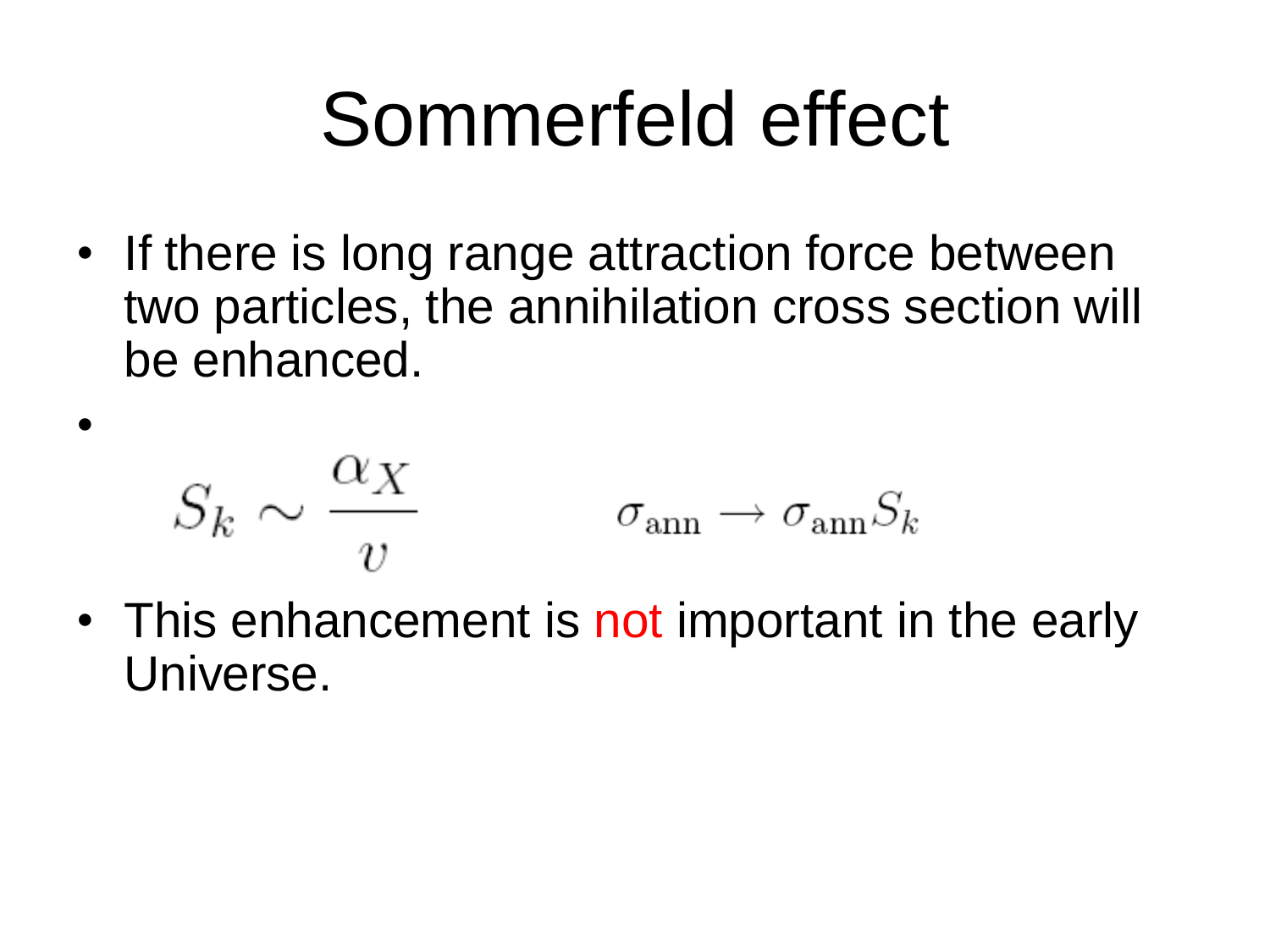#### Small velocity dispersion in Protohalos

• Protohalos have masses around

 $M_c \sim 33 (T_{\rm kd}/10{\rm MeV})^{-3} M_\oplus$ 

- Protohalos collapse to  $\rho \sim 178\overline{\rho}(z_c)$
- The velocity dispersion is

 $v \sim G^{1/2} M_c^{1/3} \rho^{1/6} \simeq 6.0 \times 10^{-9} (M_c/M_{\bigoplus})^{1/3} (z_c/200)^{1/2}$ 

• Annihilation cross section is strongly enhanced due to the small velocity dispersion.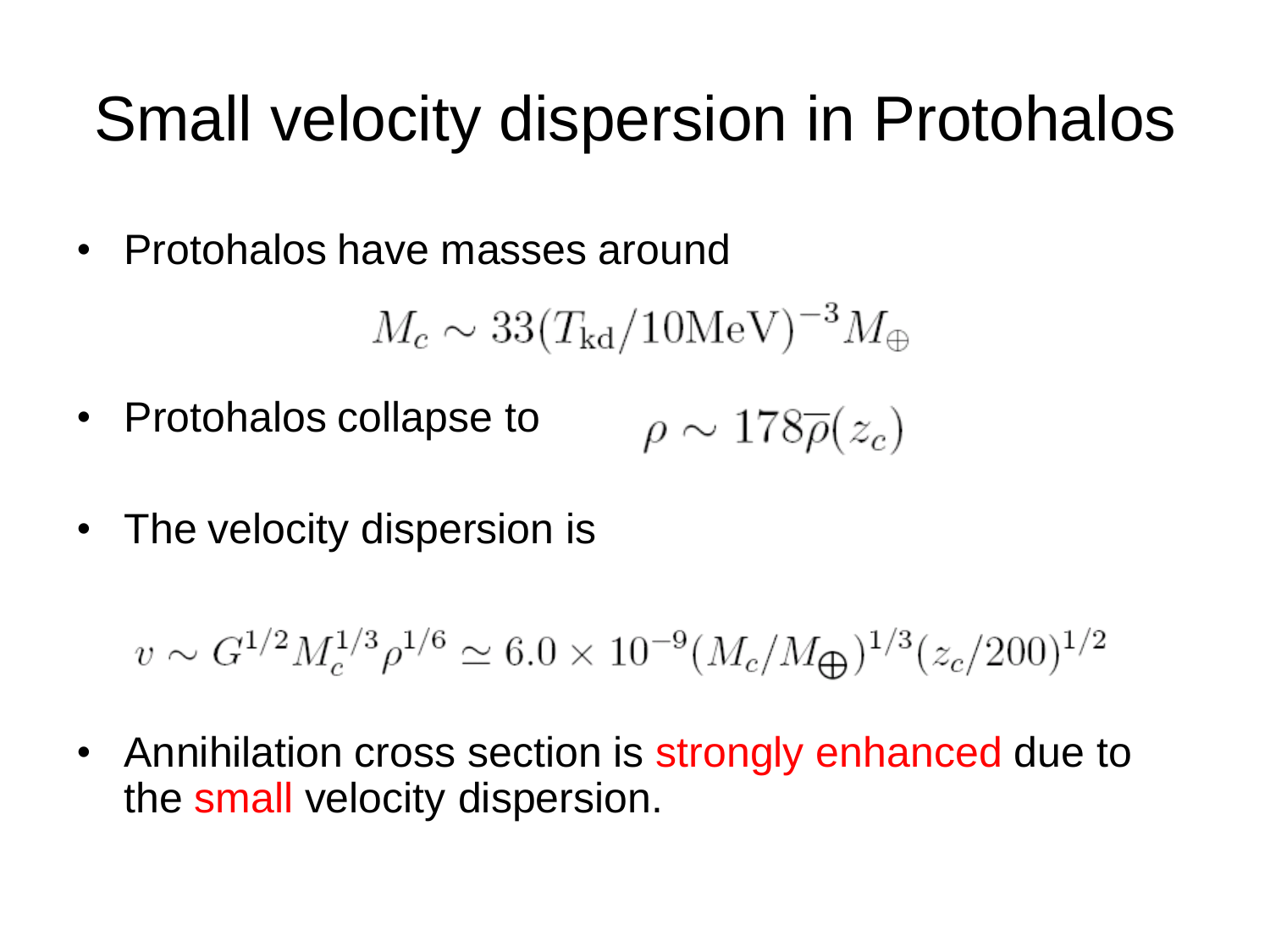#### Bounds from CMB

$$
f \simeq \Gamma_{\rm ann} t \sim \frac{178 \Omega_m \rho_{\rm crit} (1+z_c)^3}{m_X} \left\langle \sigma_{\rm ann} S_k v \right\rangle t \le 0.1
$$

$$
t \simeq 2 \times 10^{14} (z_c/200)^{-3/2} s
$$

- The fraction is  $f \sim 10^{-6} 10^{-4}$  for the allowed mass range.
- The annihilation generate photon. However it will not distort the CMB spectrum because it is hidden.
- Otherwise the fraction has to be smaller than  $10^{-6}$ (-9). [M, Kamionkowski and S. Profumo, arXiv:0810.3233 [astro-ph] ]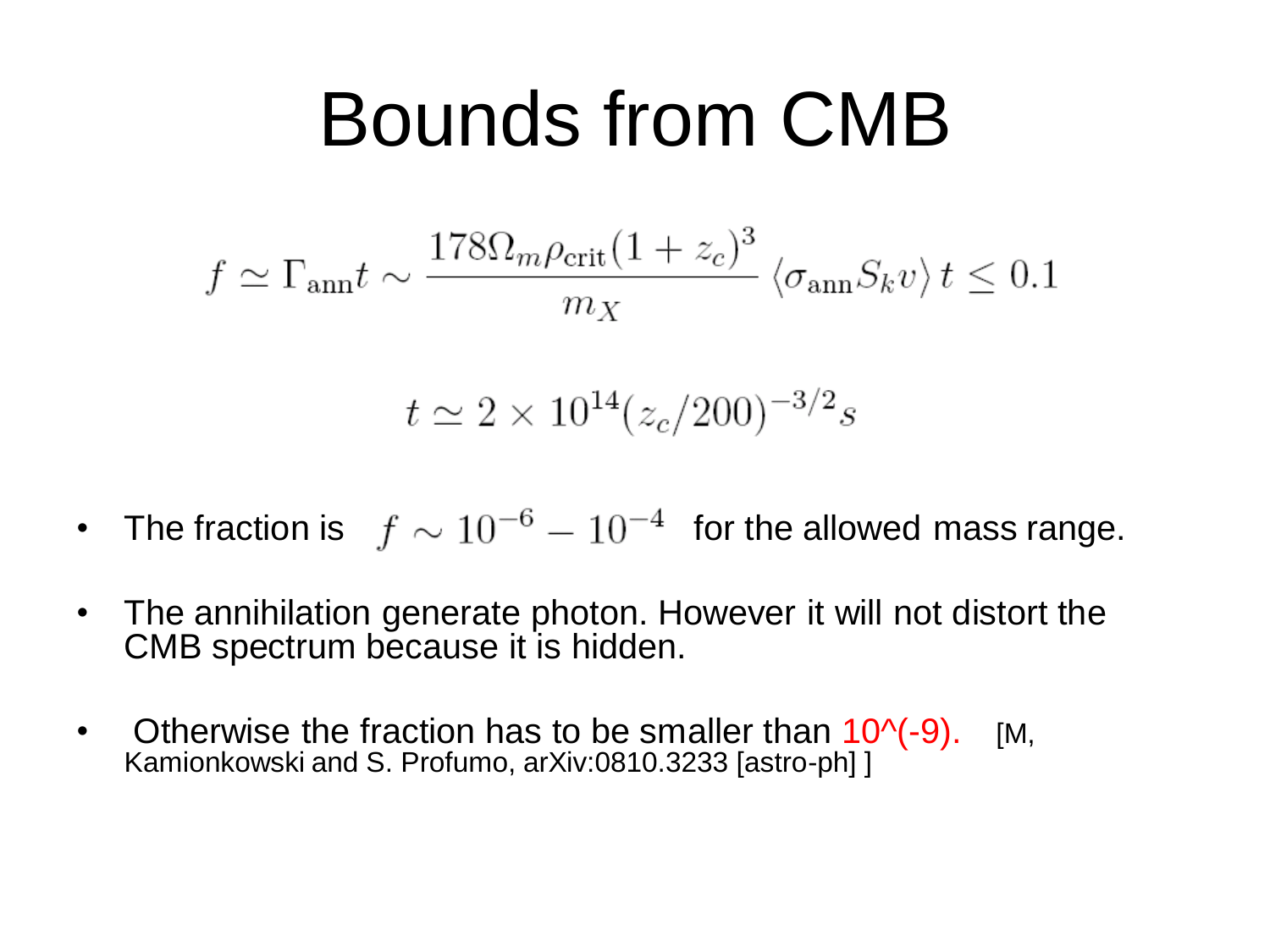#### Bound state formation

- Positive/negative charged staus can form bound states.
- Staus has to lose their kinetic energy by radiating away photon and fall to some energy level of the bound state.
- And due to the ionization process, the bound state formation issue is more important when the temperature is smaller than the binding energy.

$$
\sigma_{\text{rec}} = \frac{2^8 \pi^2}{3} \frac{\alpha_X}{m_\chi} \frac{1}{m_\chi} \frac{B_n}{m_\chi v^2} \left( \frac{B_n}{B_n + \frac{1}{2} m_\chi v^2} \right)^2 \cdot \frac{e^{-4 \sqrt{\frac{2B_n}{m_\chi v^2}} \tan^{-1} \sqrt{\frac{m_\chi v^2}{2B_n}}}}{1 - e^{-2\pi \sqrt{\frac{2B_n}{m_\chi v^2}}}}}
$$

$$
E_n = -\alpha_X^2 m_\chi / 4n^2 \equiv -B_n
$$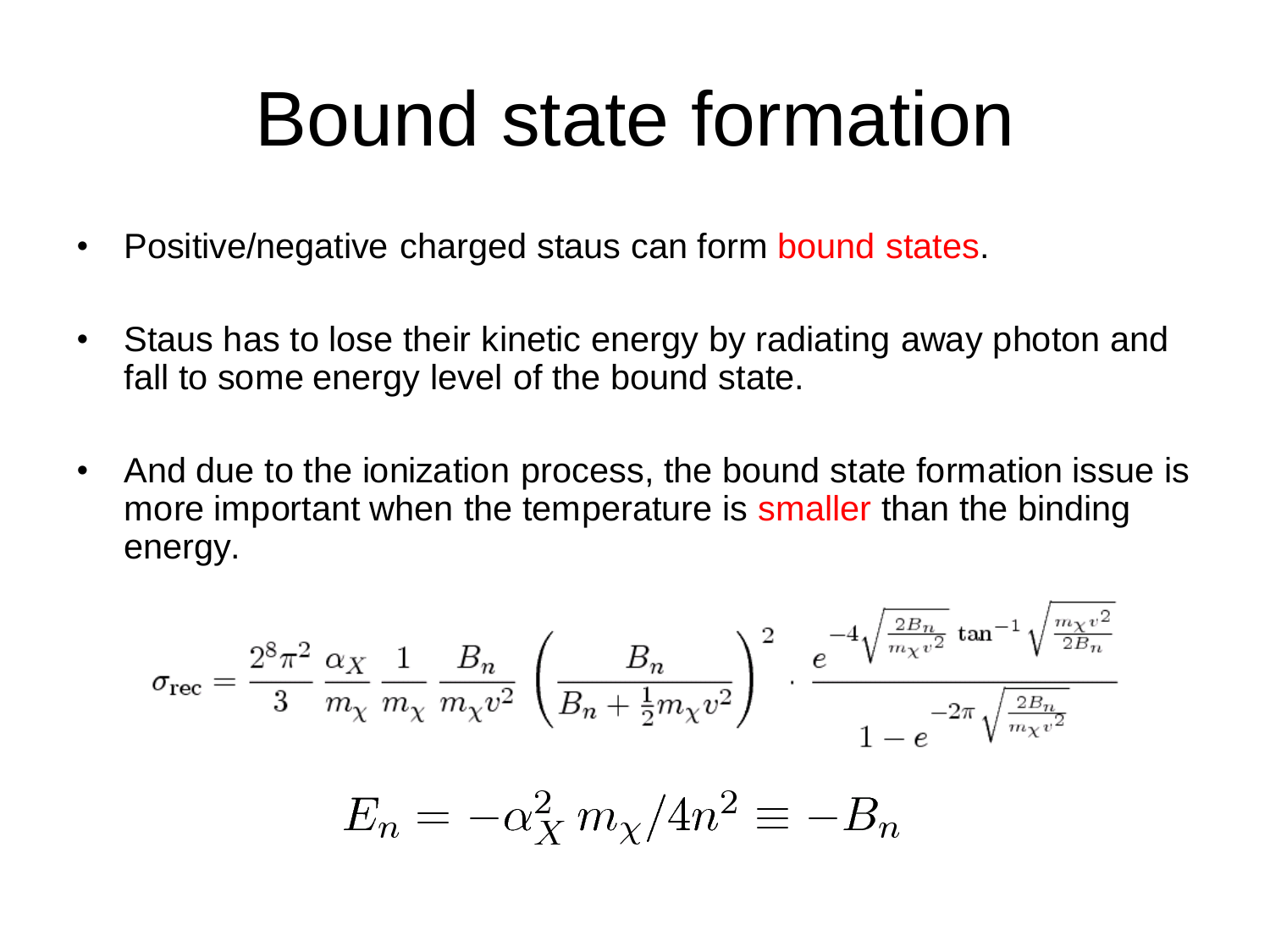#### Bounds from the Galaxy and early Universe

- For the Galactic Halo, the bound state formation rate is order magnitude 10^(-31) per second.
- For the early Universe,

$$
\Gamma_{\text{Bound}}(T \sim B_1) \ll H(T \sim B_1)
$$

- The bound state formation rate is small if parameters satisfy the galactic dynamics bound (they also should give correct relic abundance. ).
- Compare to the scattering process, bound state formation is a higher order process

$$
\sigma_{\rm Scattering} \sim \frac{\alpha_X^2}{m_X^2}
$$

 $\sigma_{\text{Bound}} \sim \frac{\alpha_X^3}{m_X^2}$ 

Feng, Tu, Kaplinghat and Yu in the preparation.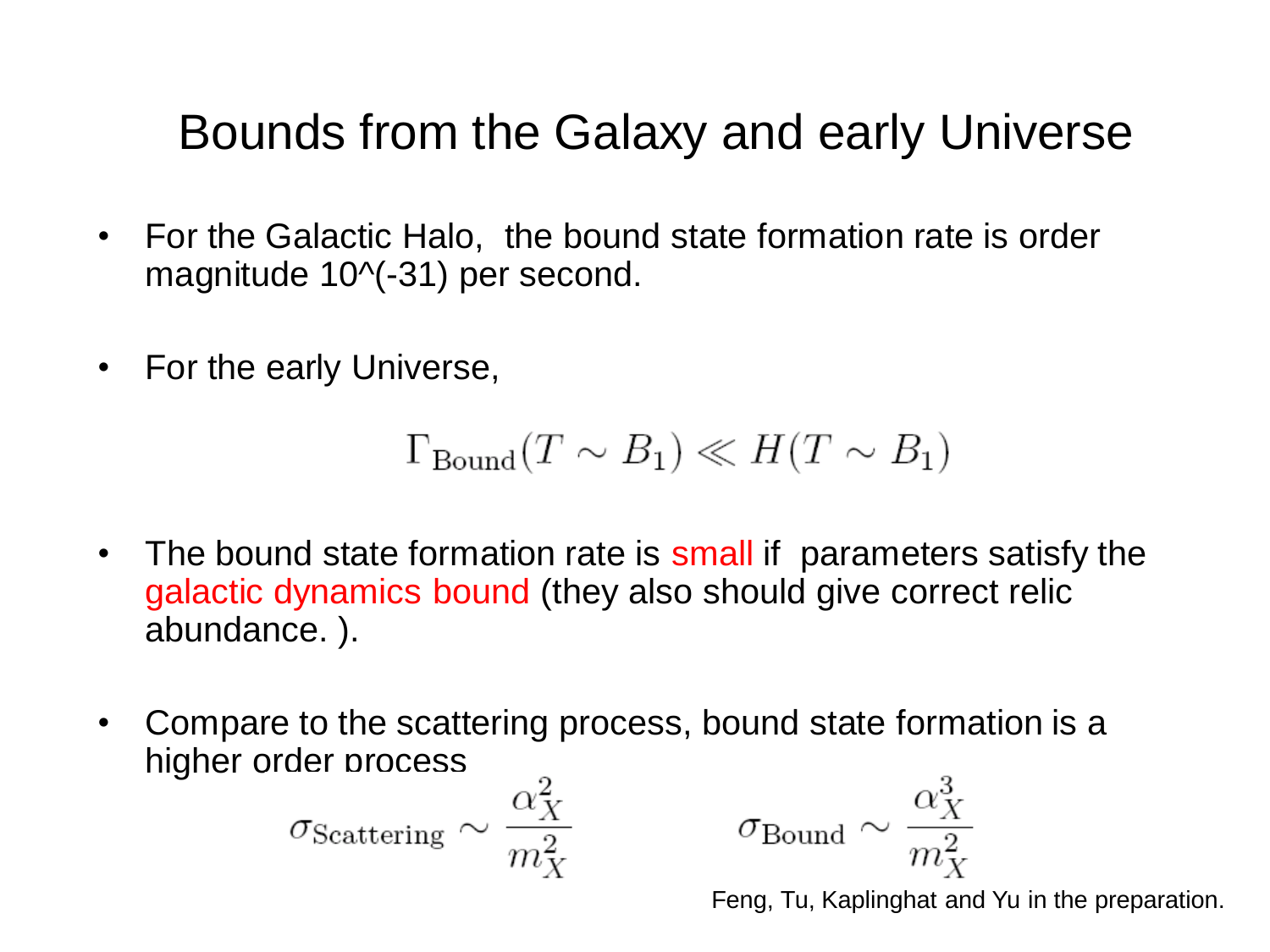## Kinetic equilibrium

- After freezeout, the DM particle still keep contact with thermal bath through elastic scattering with the relativistic degree of freedom.
- Elastic scattering does not change the number density of DM particle while transfers momentum to DM and keep it in the kinetic equilibrium.
- When the Universe cools down, the kinetic decoupling occurs, DM particle begins free-streaming.
- Decoupling temperature is critical for small structure formation.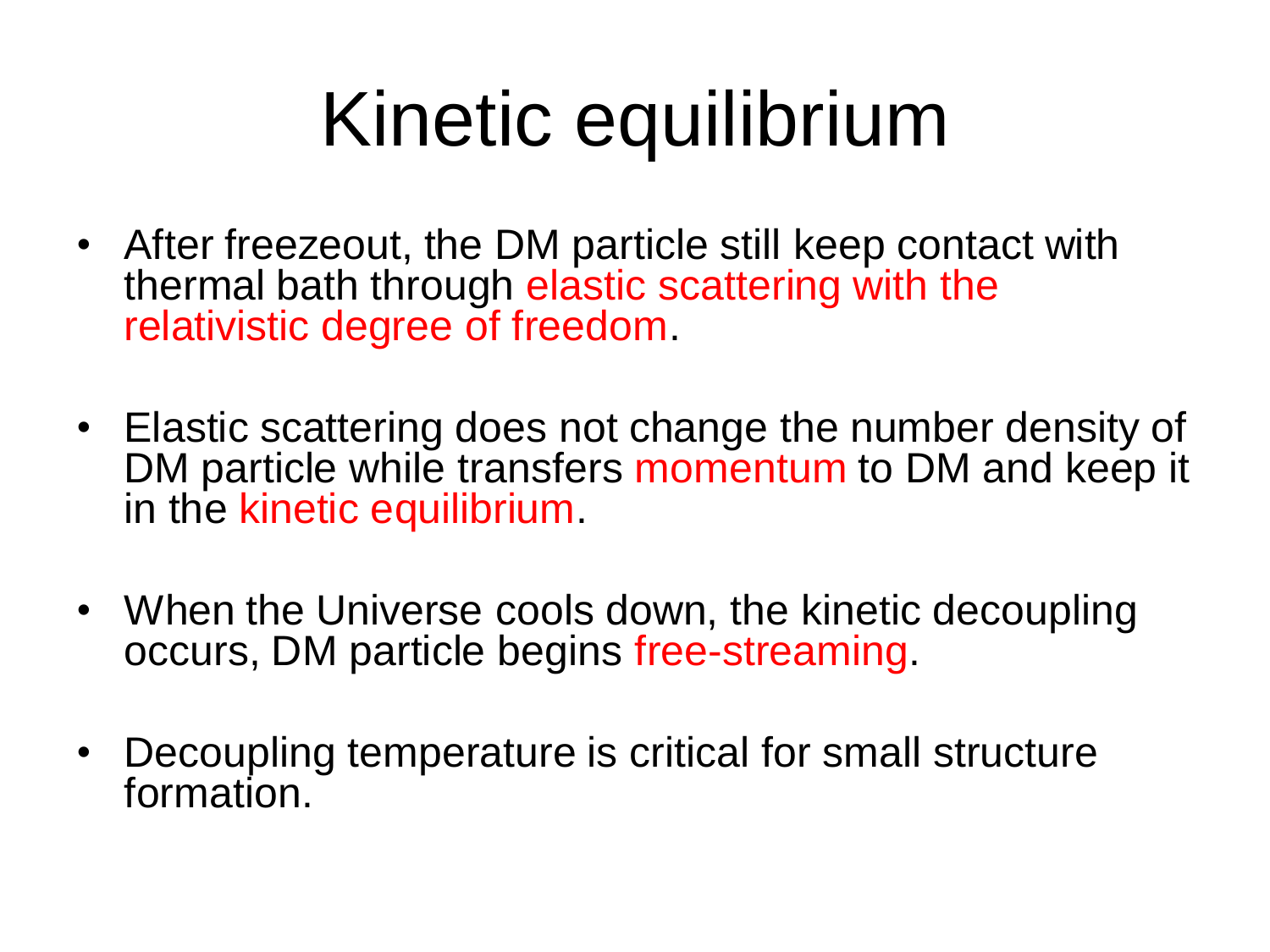## Kinetic decoupling

• Processes keep stau in the kinetic equilibrium

 $\tilde{\tau}\nu \leftrightarrow \tilde{\tau}\nu \qquad \tilde{\tau}\gamma \leftrightarrow \tilde{\tau}\gamma$ 

- Decoupling occurs when  $\Gamma_{\rm kd} \lesssim H$ decoupling temperature  $\Gamma_{\text{kd}}(T_{\text{kd}}) = H(T_{\text{kd}})$
- Kinetic decoupling happens in two stages, neutrino process decouples first, then photon process.

$$
|\mathcal{M}(\tilde{\tau}\nu \leftrightarrow \tilde{\tau}\nu)|_{t=0}^2 = \frac{4g_X^4 m_X^4 \tan^4 \theta_W^h}{m_Z^2 (m_Z^2 + \Gamma_Z^2)} \left(\frac{E}{m_X}\right)^2 \quad |\mathcal{M}(\tilde{\tau}\gamma \leftrightarrow \tilde{\tau}\gamma)|_{t=0}^2 = 4g_X^4 \sin^4 \theta_W^h
$$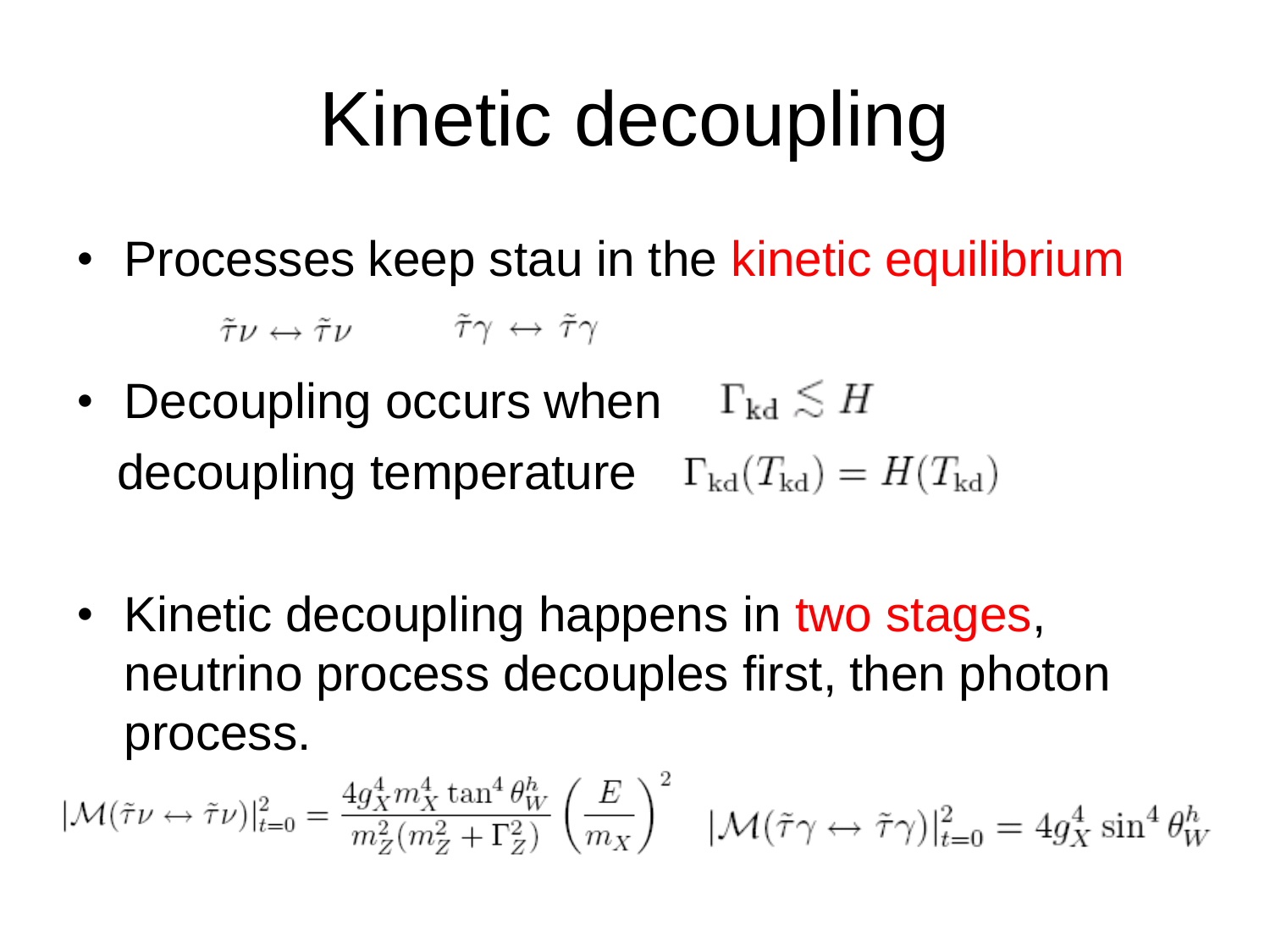### Decoupling temperature



---Larger mass, decouple earlier.

[Feng, Tu, Kaplinghat and Yu, in the preparation]

---Neutrino channel decouples earlier. (For the usual WIMP, Tkd~ order 10MeV.)

---Colder hidden sector, decoupling occurs earlier.

---Free-streaming length  $\ \lambda_{\rm FS} \ \propto \ m_{X}^{-1/2} \ T_{\rm kd}^{-1/2} \ \ \hbox{which sets more correct}$ lower mass bound.